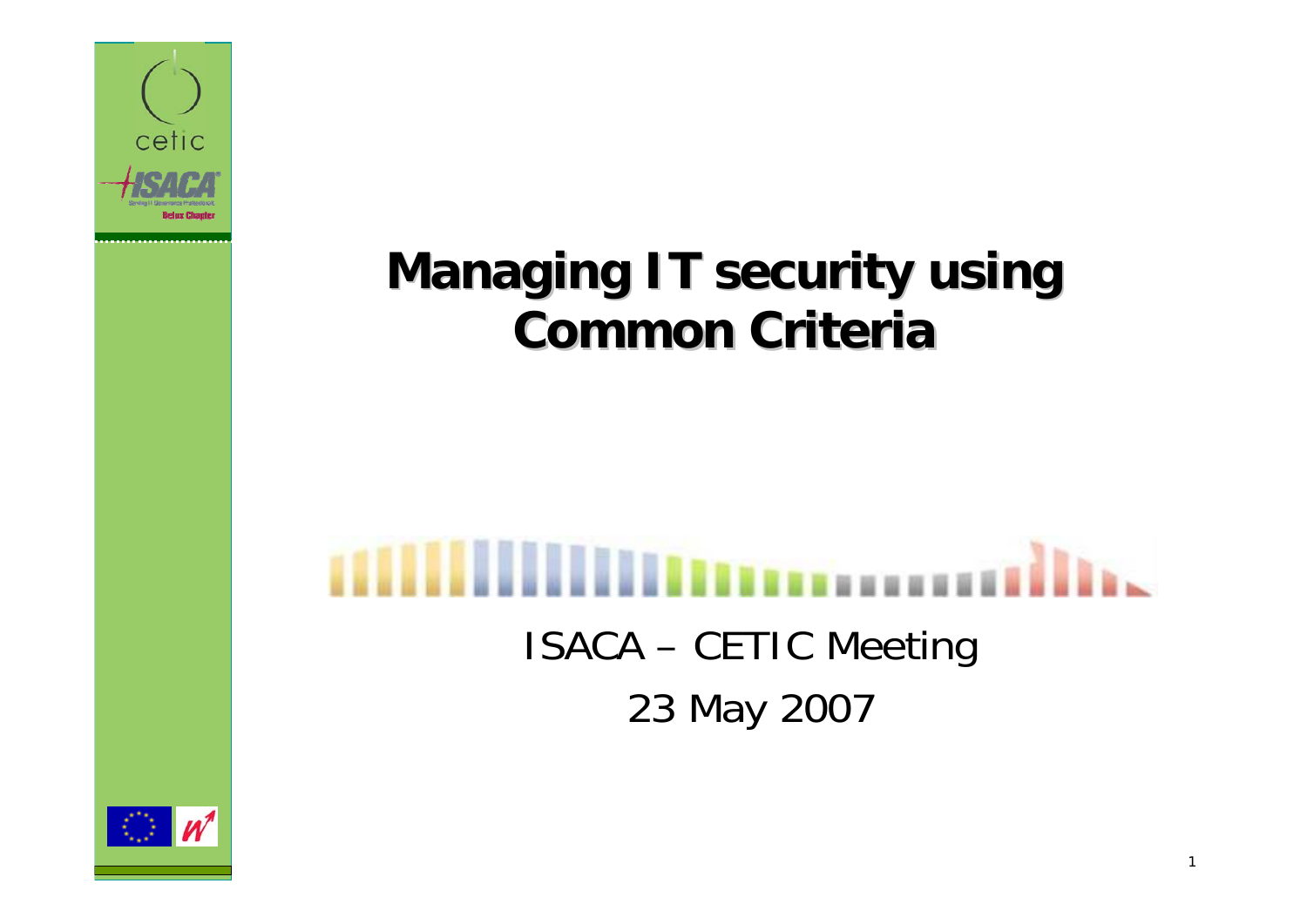

# **Objectives Objectives**

- Explain what are the Common Criteria 驠
- Explain how to use them effectively 籏
- Illustrate on examples SS.

### Focus:

- **Security Requirements**
- Auditor point of view



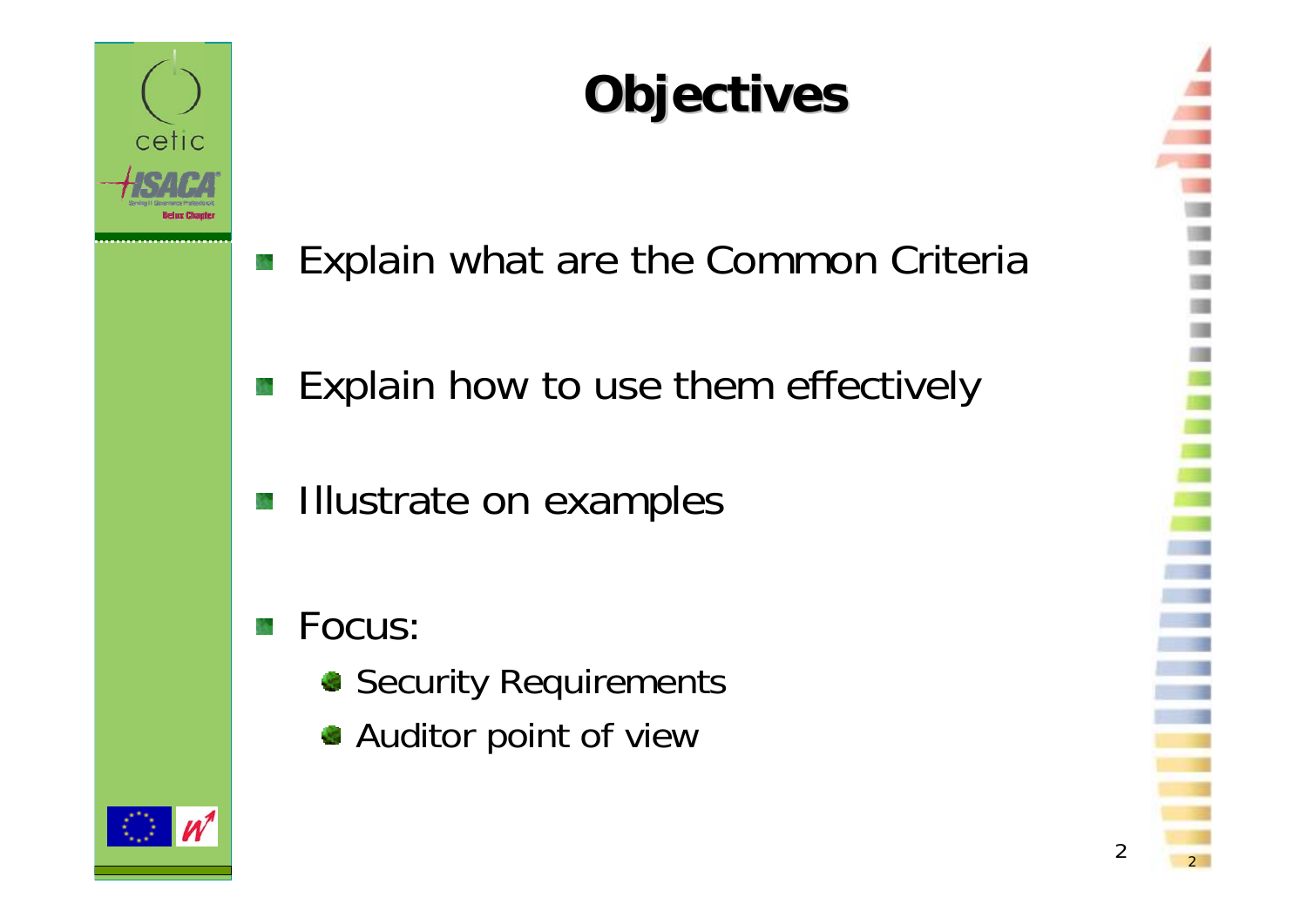

# **Overview Overview**

- **IT Security**
- Security Evaluations
- The Common Criteria approach
	- A bit of history, actors, terminologies
	- **Process description with examples**
	- **Document structure and justification**
	- **Assurance levels**
- **Model-based support** 
	- A requirements engineering approach
	- **Document management**
- Conclusions
- **References**

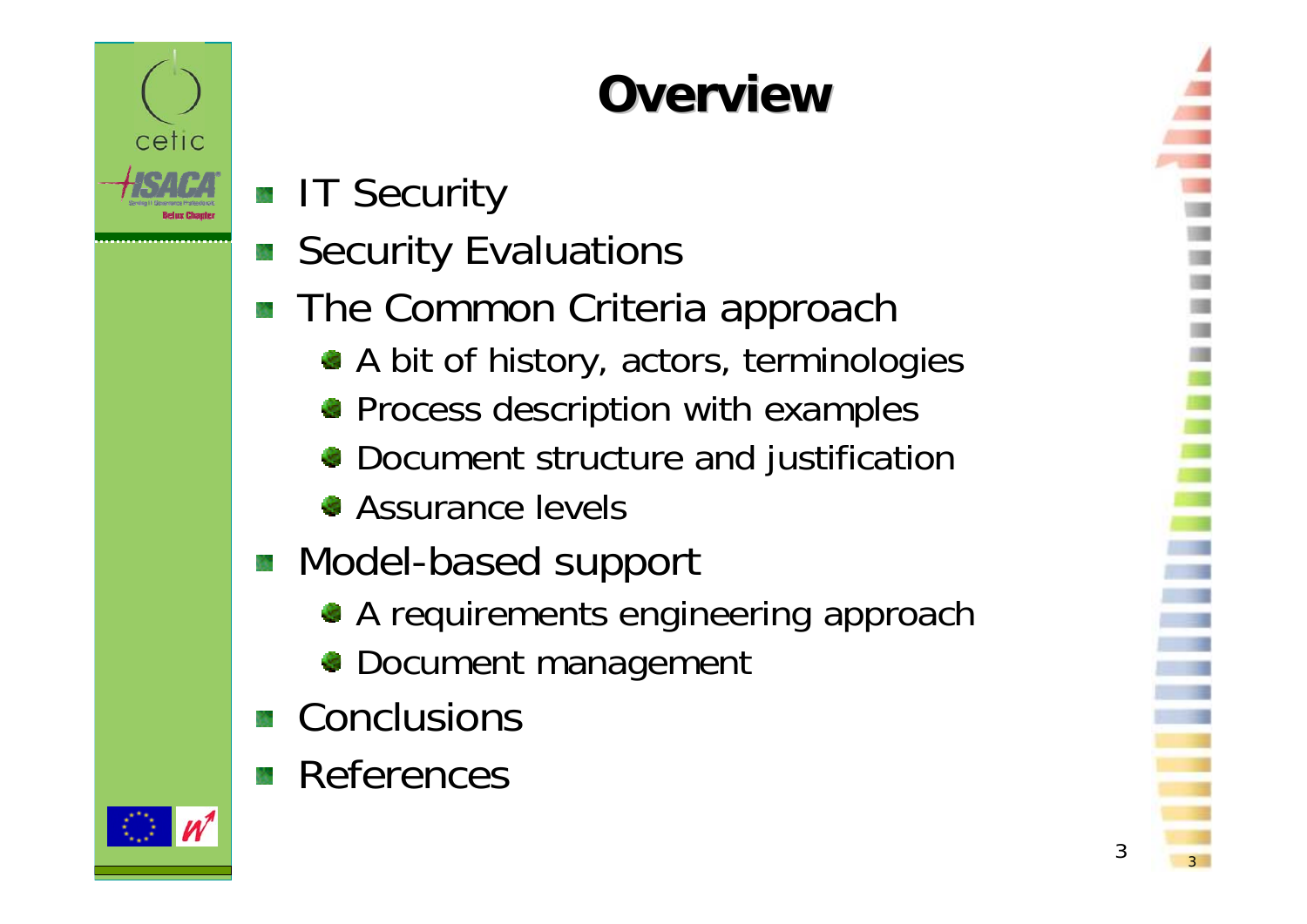# **IT - Security**

- process of protecting data from unauthorized access, use, disclosure, destruction, modification, or disruption
- **through the protection the confidentiality,** integrity and availability of information
- Complements SAFETY = prevent errors caused by **unintentional** damage or malfunctions

4

 $\sim$  4

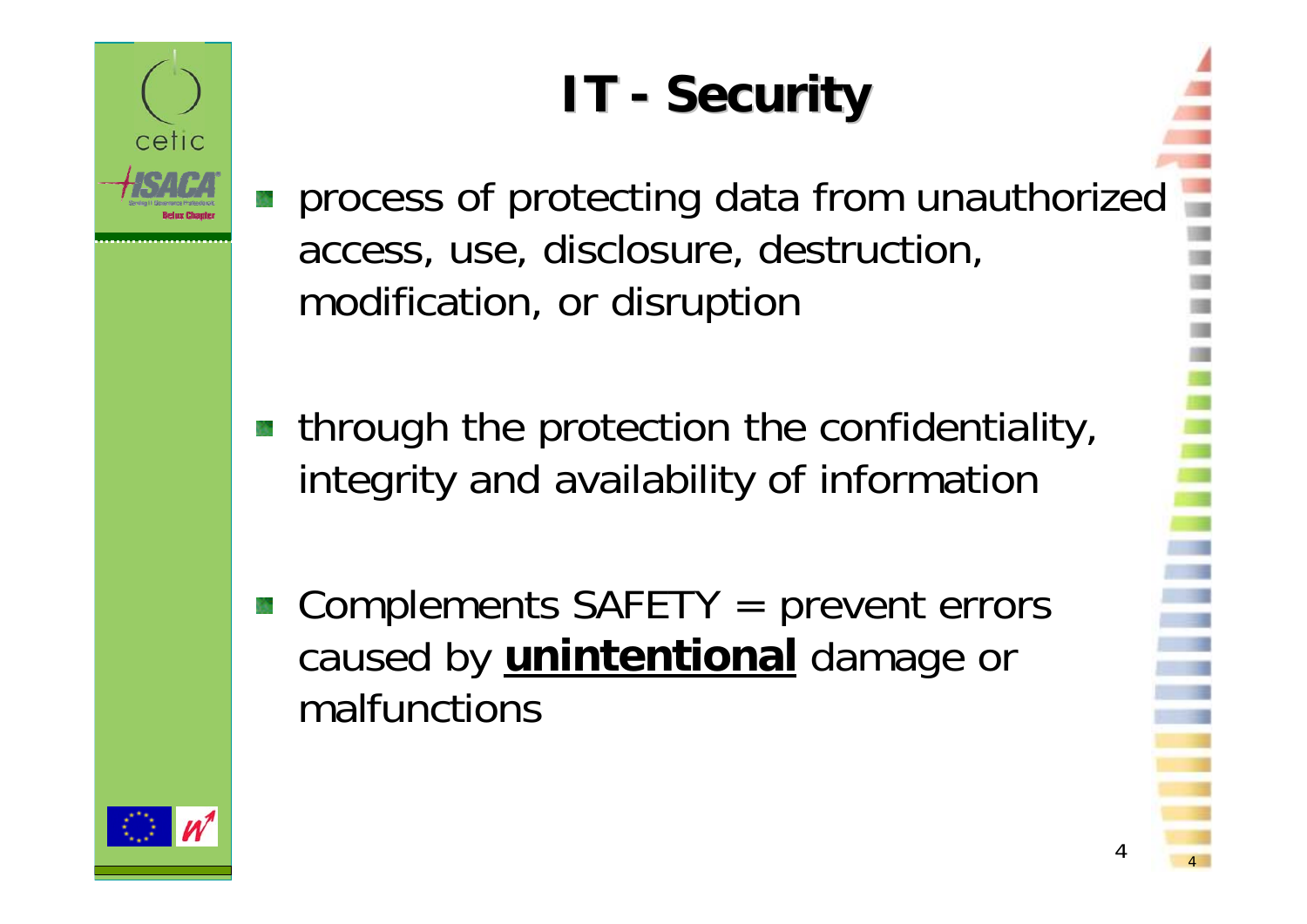

# **Security Evaluation Security Evaluation**

- Independent (third party) attestation of a developer's security claims against a defined security evaluation criteria.
- **Evaluations result in independent** measure of assurance, therefore build confidence in security.
- Secures development **process** and yields better product.
- Comprehensive security solutions cannot be evaluated by **simple examination**!

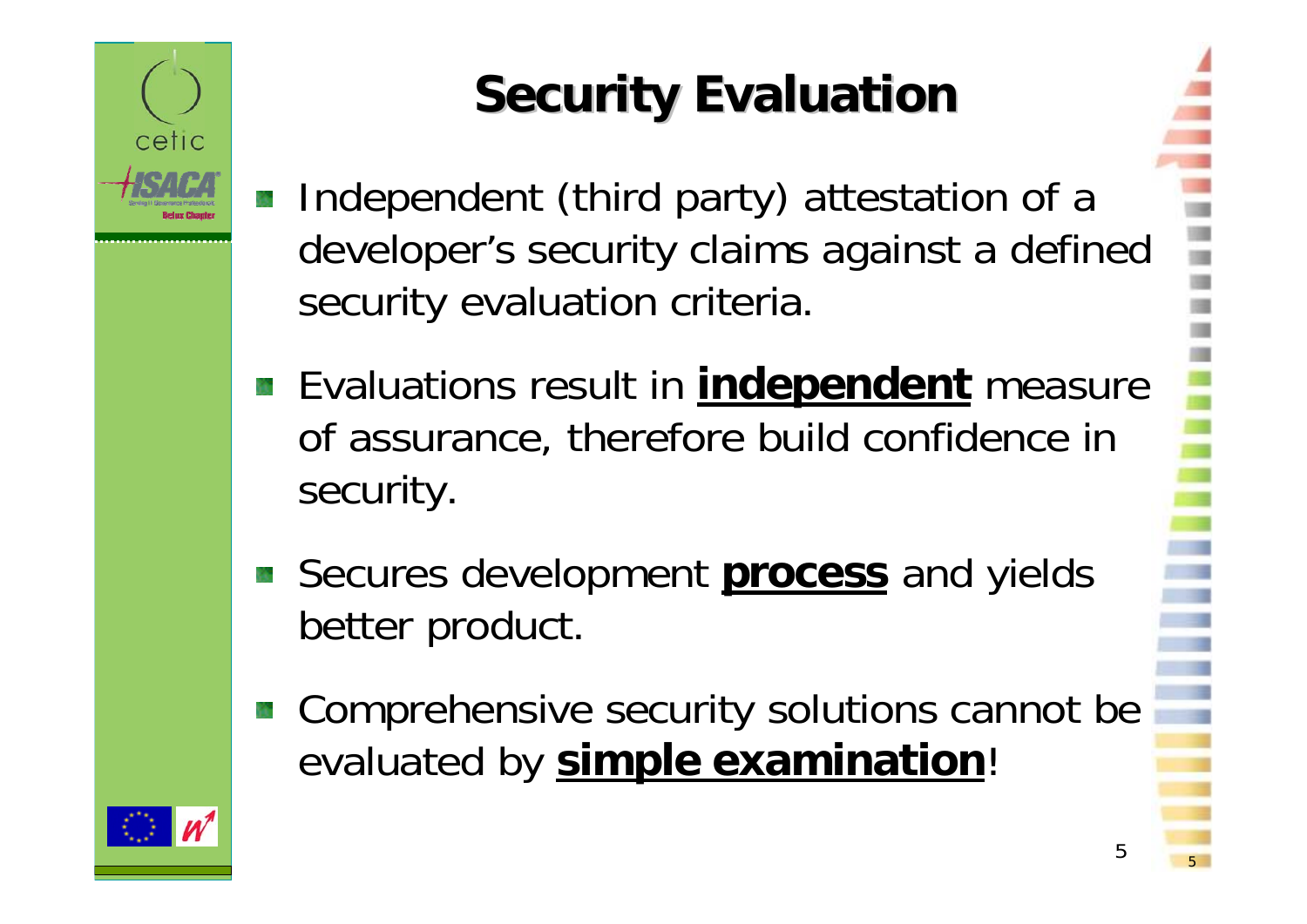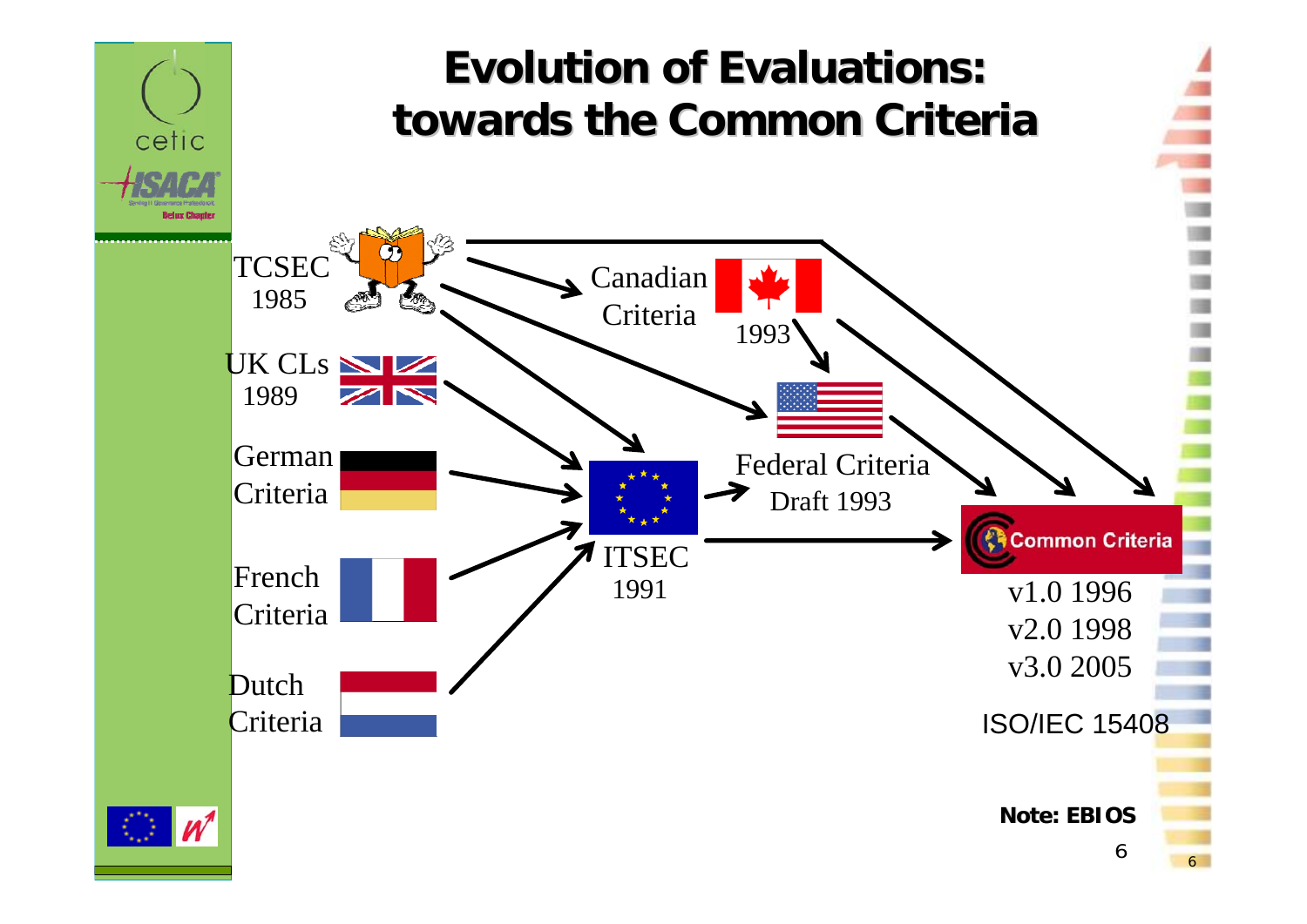

# **Common Criteria Purpose Common Criteria Purpose**

- **From the User perspective:** 
	- A way to **define** Information Technology (IT) security **requirements** for some IT products:
		- Hardware
		- Software
		- Combinations of above

### From the Developer/Vendor perspective:

- A way to **describe** security **capabilities** of their specific product
- **From the Evaluator/Scheme perspective:** 
	- A tool to **measure** the **belief** we may attain about the security characteristics of a product.

7

<sup>7</sup>

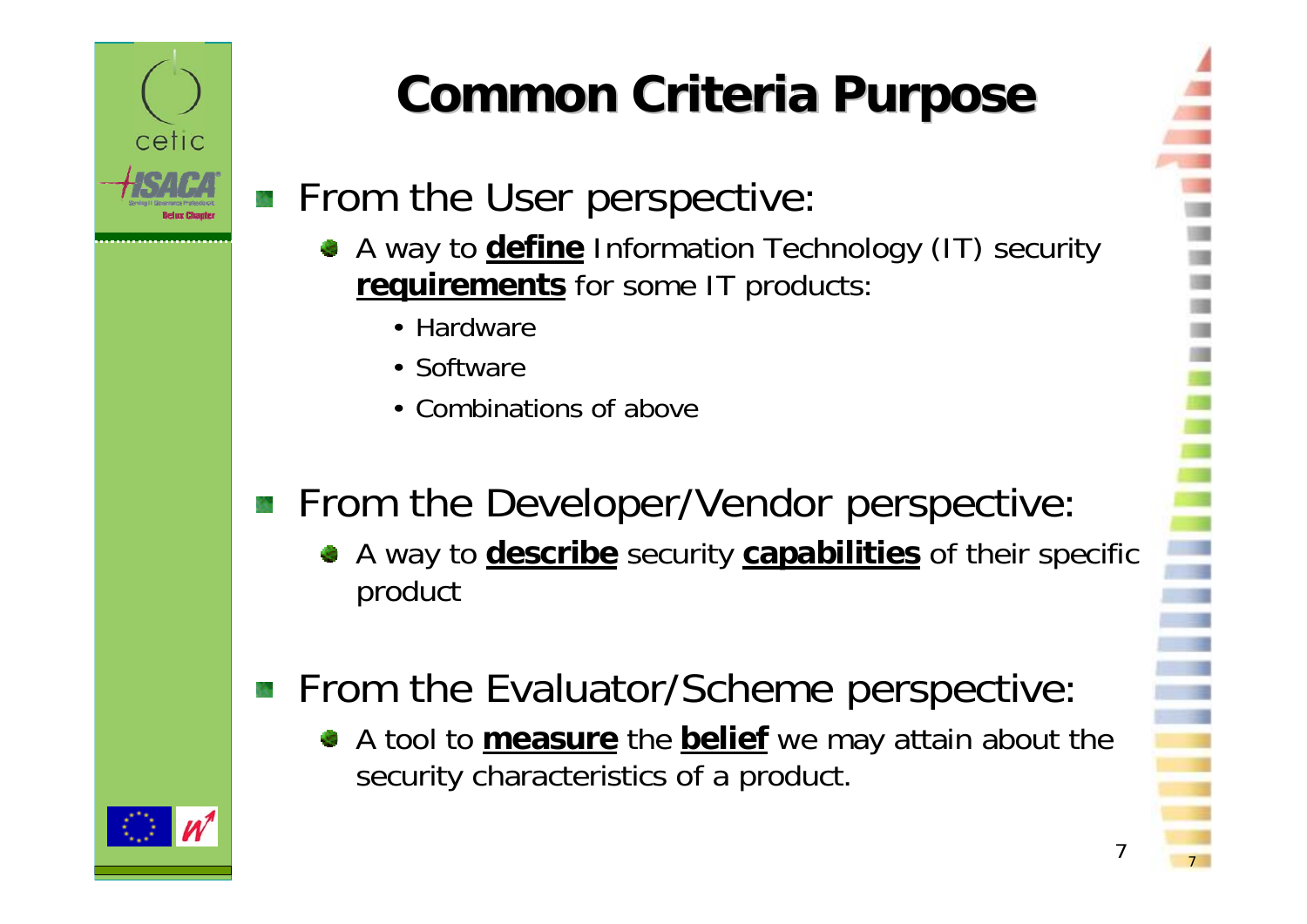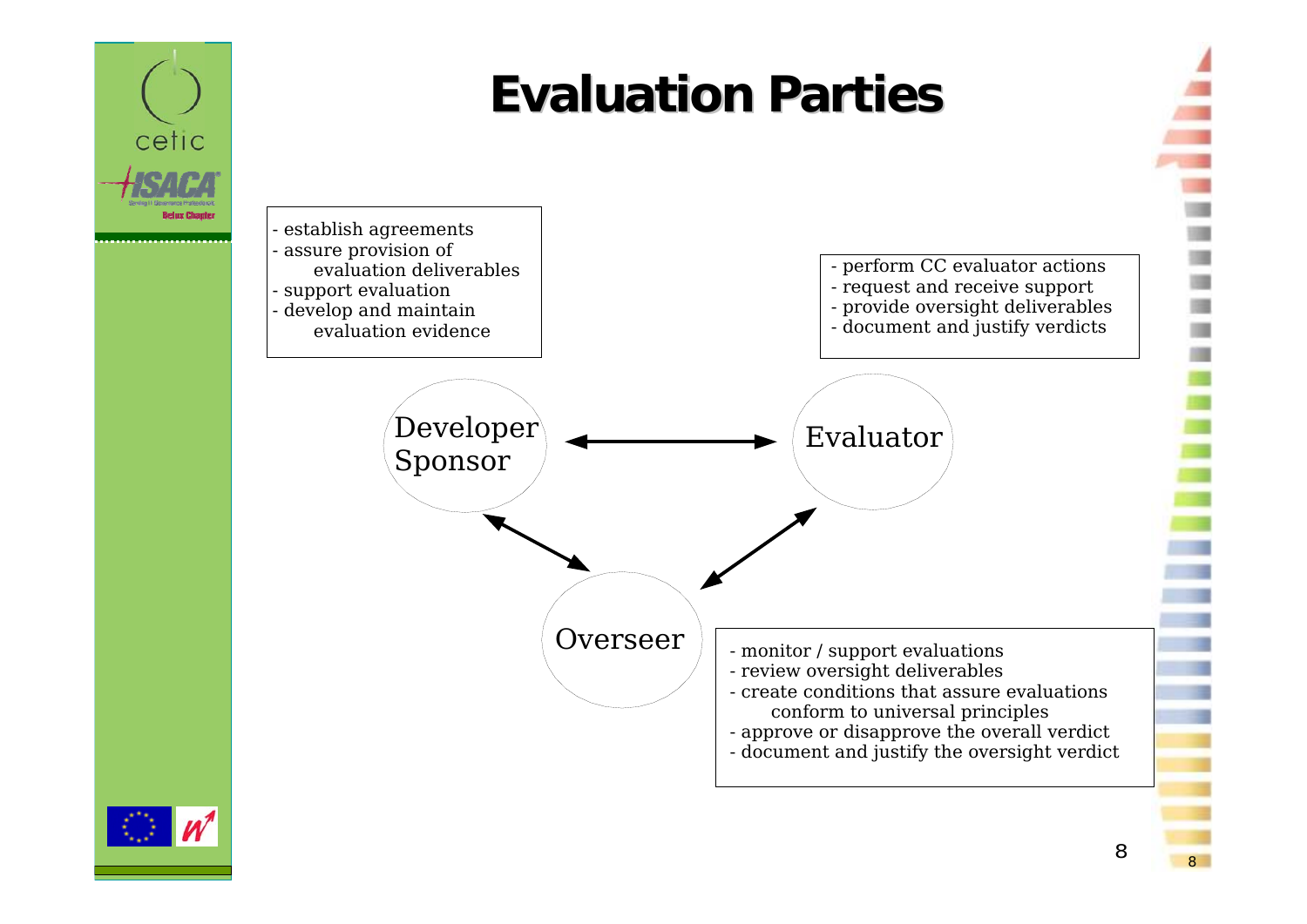

# **Common Criteria (CC) Terminologies Common Criteria (CC) Terminologies**

- **TOE: target of evaluation** = the product or system that is the subject of the evaluation
- **SFRs: Security Functional Requirements** = specify individual 族 security functions which may be provided by a product
- **PP: protection profile** = a document, typically created by a user or user community, which identifies security requirements relevant to that user for a particular purpose. **Implementation independent**
- **ST: security target** = the document that identifies the security **properties** of the target of evaluation. Each target is evaluated against the SFRs established in its ST, no more and no less
- **EAL: evaluation assurance level = numerical rating (1-7) assigned** to the target to reflect the assurance requirements fulfilled during the evaluation; each package of assurance requirements covers the complete development of a product, with a given level of strictness
- **SOF : Strength of Function =** a qualification of a TOE Security Function expressing the minimal efforts assumed to defeat its security mechanisms.

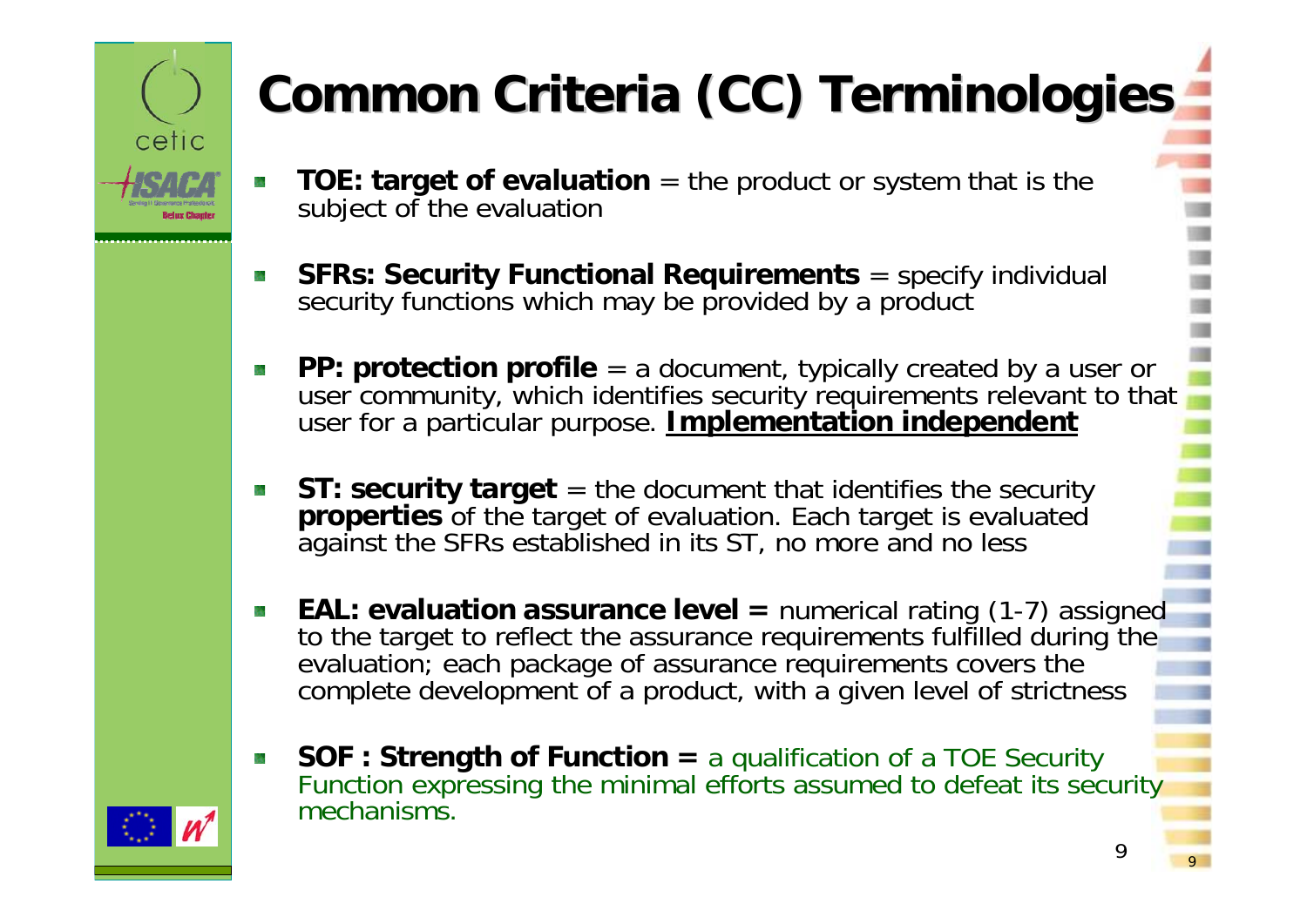

### **Development process (classical) Development process (classical)**



 $\overline{\phantom{0}}$  10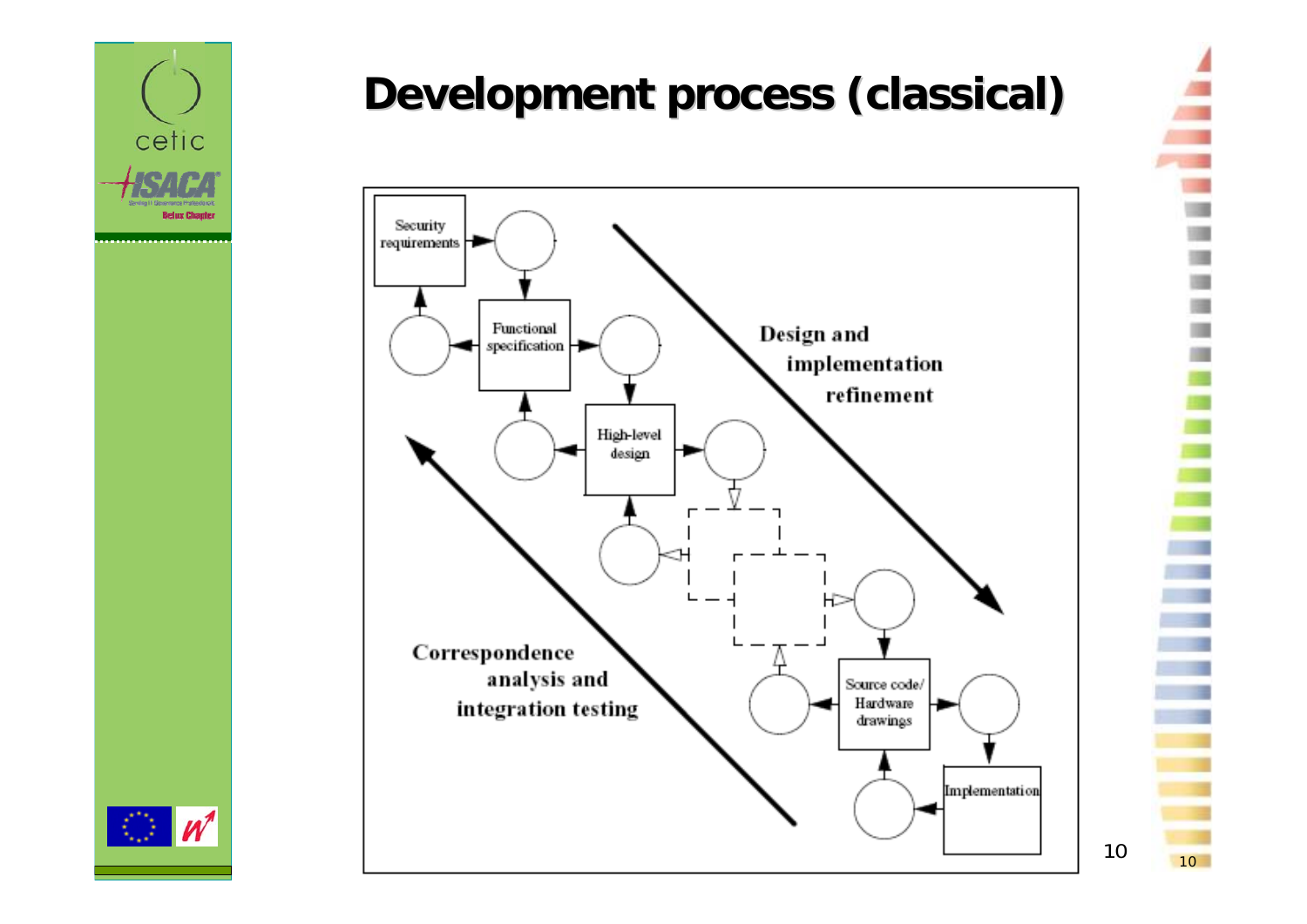

## **Lifecycle details Lifecycle details**

| <b>CC/CEM</b> Artifacts and<br><b>Activities</b>                                                        | Generic System Lifecycle<br>Phases         | <b>Generic Procurement Phases</b>                                                                                  |
|---------------------------------------------------------------------------------------------------------|--------------------------------------------|--------------------------------------------------------------------------------------------------------------------|
| none                                                                                                    | Concept                                    | Concept definition<br>Feasibility studies, needs analysis<br>Independent cost estimate                             |
| Protection Profile (PP)<br>Security assurance activity: APE                                             | Requirements analysis and<br>specification | Request for proposal (tender)<br>issued by customer                                                                |
| Security Target (ST)<br>Security assurance activity: ASE                                                | Design                                     | Technical and cost proposals<br>submitted by vendors<br>Technical and cost proposals<br>evaluated by customer      |
| Target of Evaluation (TOE)<br>developed by winning vendor<br>Security assurance activities:<br>ACM, ADV | Development                                | Contract award                                                                                                     |
| Security assurance activities: ATE,<br><b>AVA</b>                                                       | Verification                               | Acceptance of delivery orders<br>ECPs issued to correct<br>deficiencies in requirements,<br>design, or development |
| Security assurance activities:<br>ADO, AGD                                                              | Validation, installation and<br>checkout   | Deployment                                                                                                         |
| Security assurance activities: ALC,<br>AVA, AMA                                                         | Operations and maintenance                 | Transition to maintenance<br>contract                                                                              |
| none                                                                                                    | Decommissioning                            | Contract expiration                                                                                                |

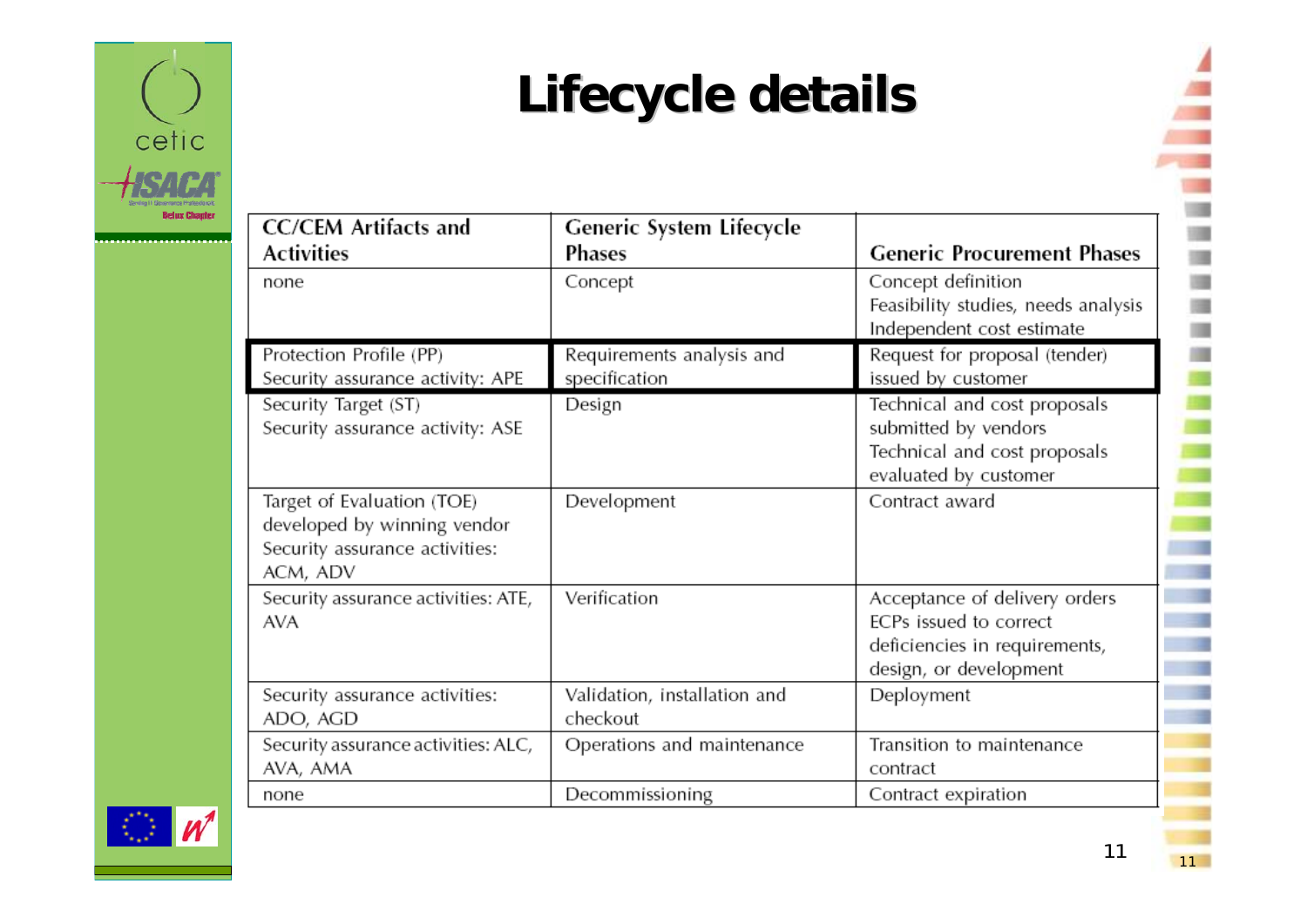

12 12Certifications for Users of the Product, June 2005 Helmut Kurth, How Useful are Product Security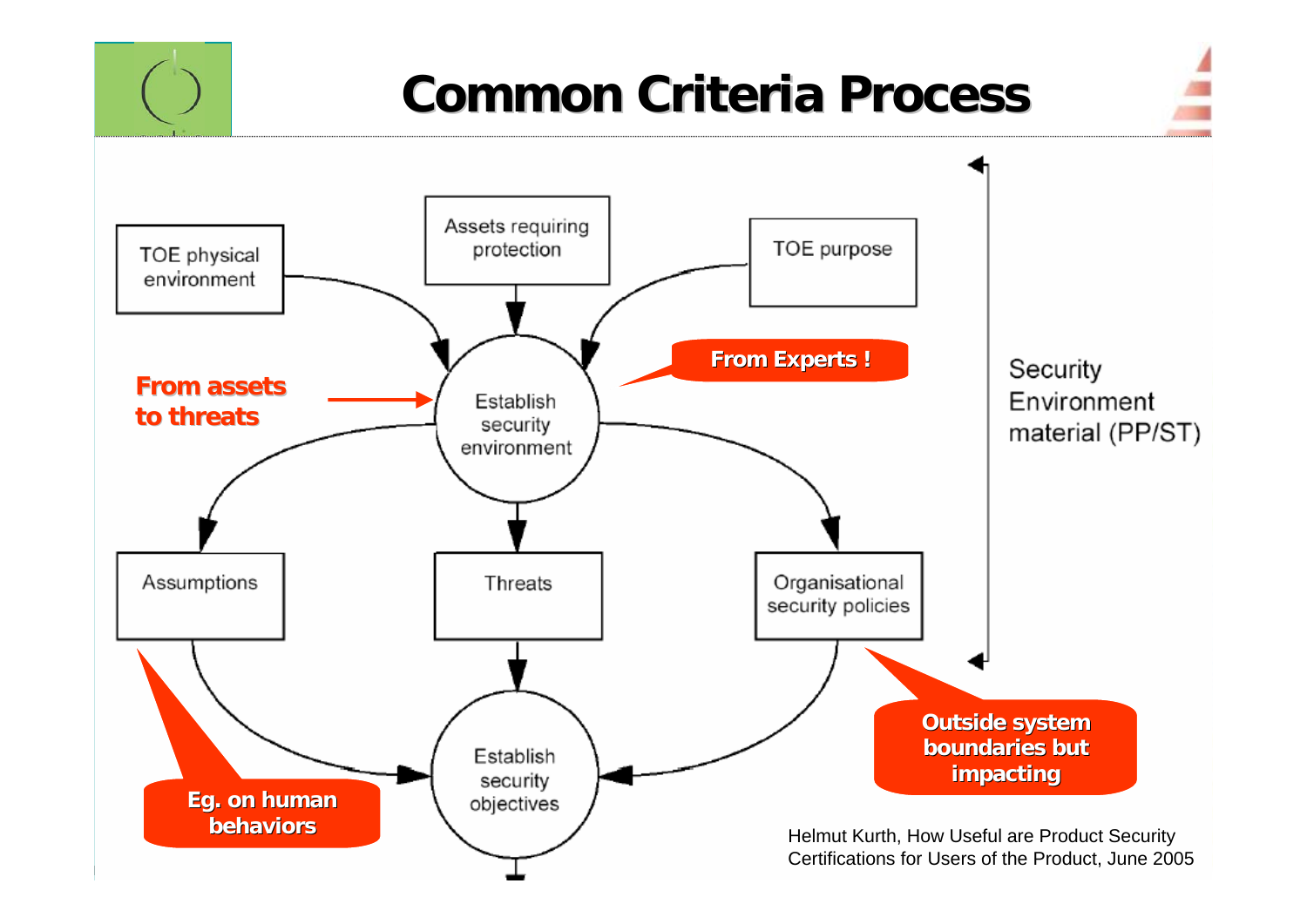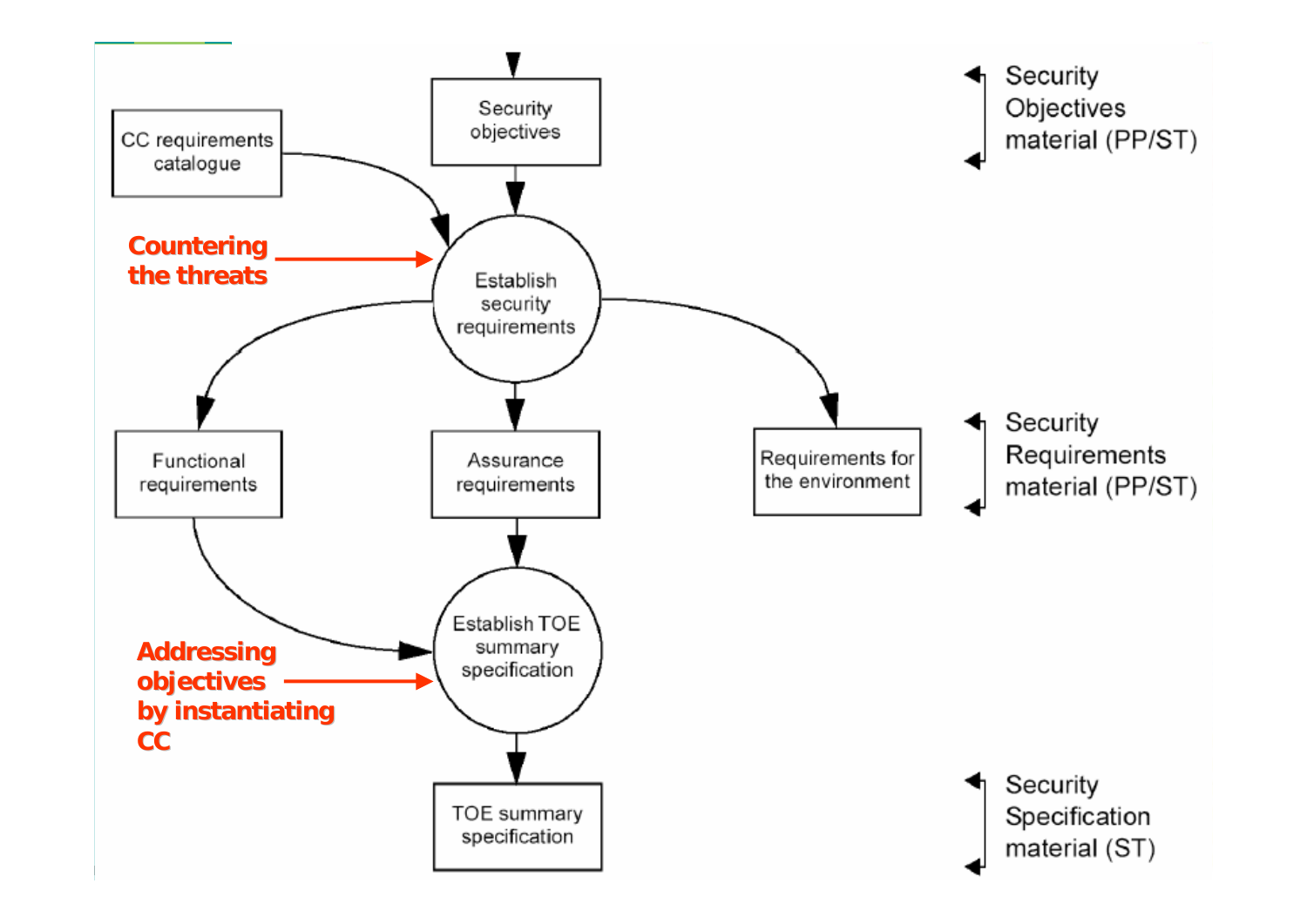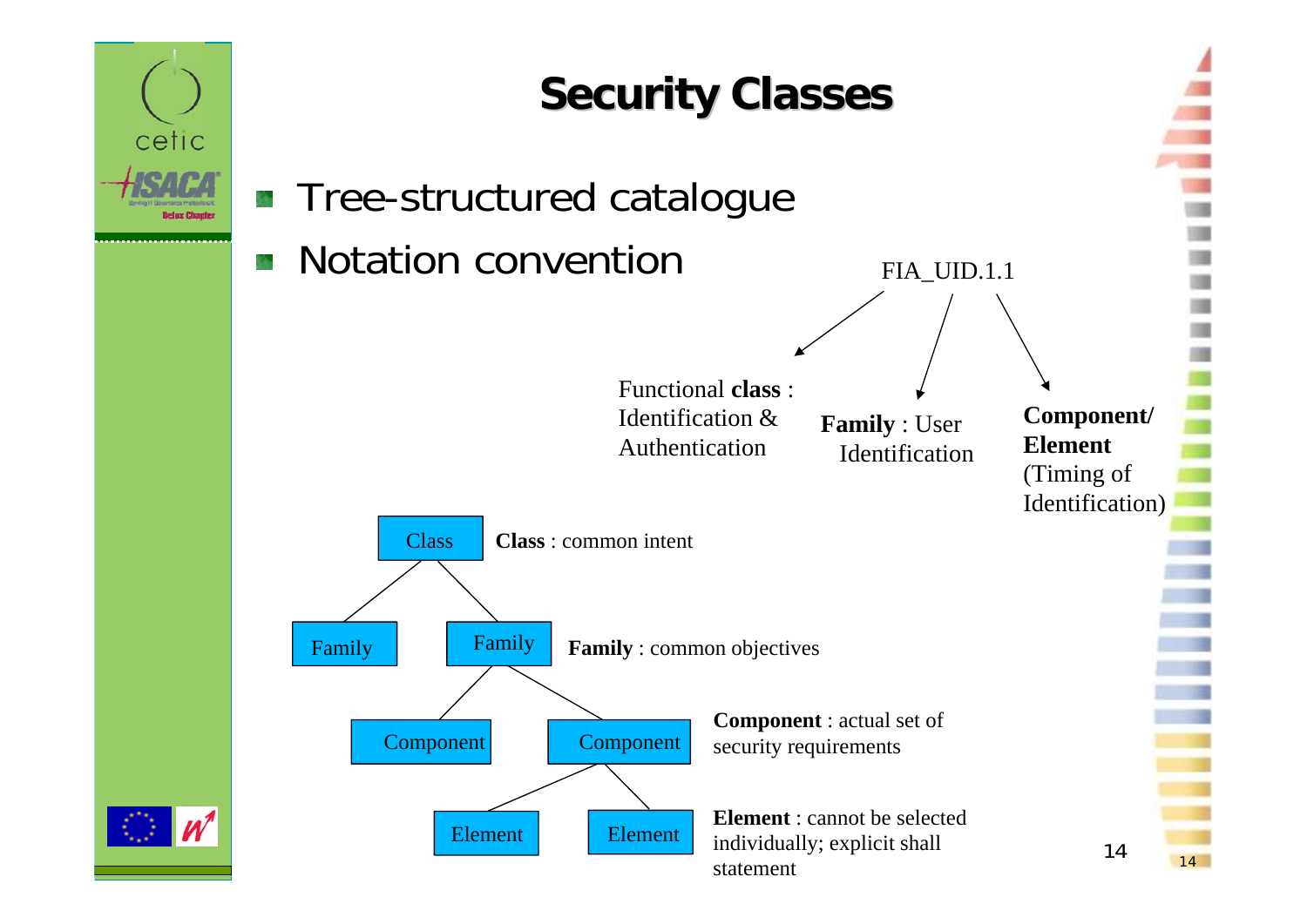

### **Security Classes**

| Short |                                      |                                                                                                                                     |
|-------|--------------------------------------|-------------------------------------------------------------------------------------------------------------------------------------|
| Name  | Long Name                            | Purpose <sup>20</sup>                                                                                                               |
| FAU   | Security audit                       | monitor, capture, store, analyze, and report information related<br>to security events                                              |
| FCO   | Communication                        | assure the identity of originators and recipients of transmitted<br>information; nonrepudiation                                     |
| FCS   | Cryptographic support                | manage and control operational use of cryptographic keys                                                                            |
| FDP   | User data protection                 | protect (1) user data, and the associated security attributes,<br>within a TOE and (2) data that is imported, exported, and stored  |
| FIA   | Identification and<br>authentication | ensure unambiguous identification of authorized users and the<br>correct association of security attributes with users and subjects |
| FMT   | Security management                  | manage security attributes, data, and functions and define<br>security roles                                                        |
| FPR   | Privacy                              | protect users against discovery and misuse of their identity                                                                        |
| FPT   | Protection of the TSF                | maintain the integrity of the TSF management functions and<br>data                                                                  |
| FRU   | Resource utilization                 | ensure availability of system resources through fault tolerance<br>and the allocation of services by priority                       |
| FTA   | TOE access                           | control user session establishment                                                                                                  |
| FTP   | Trusted path/channels                | provide a trusted communication path between users and the<br>TSF and between the TSF and other trusted IT products                 |



 $\overline{\phantom{0}}$  15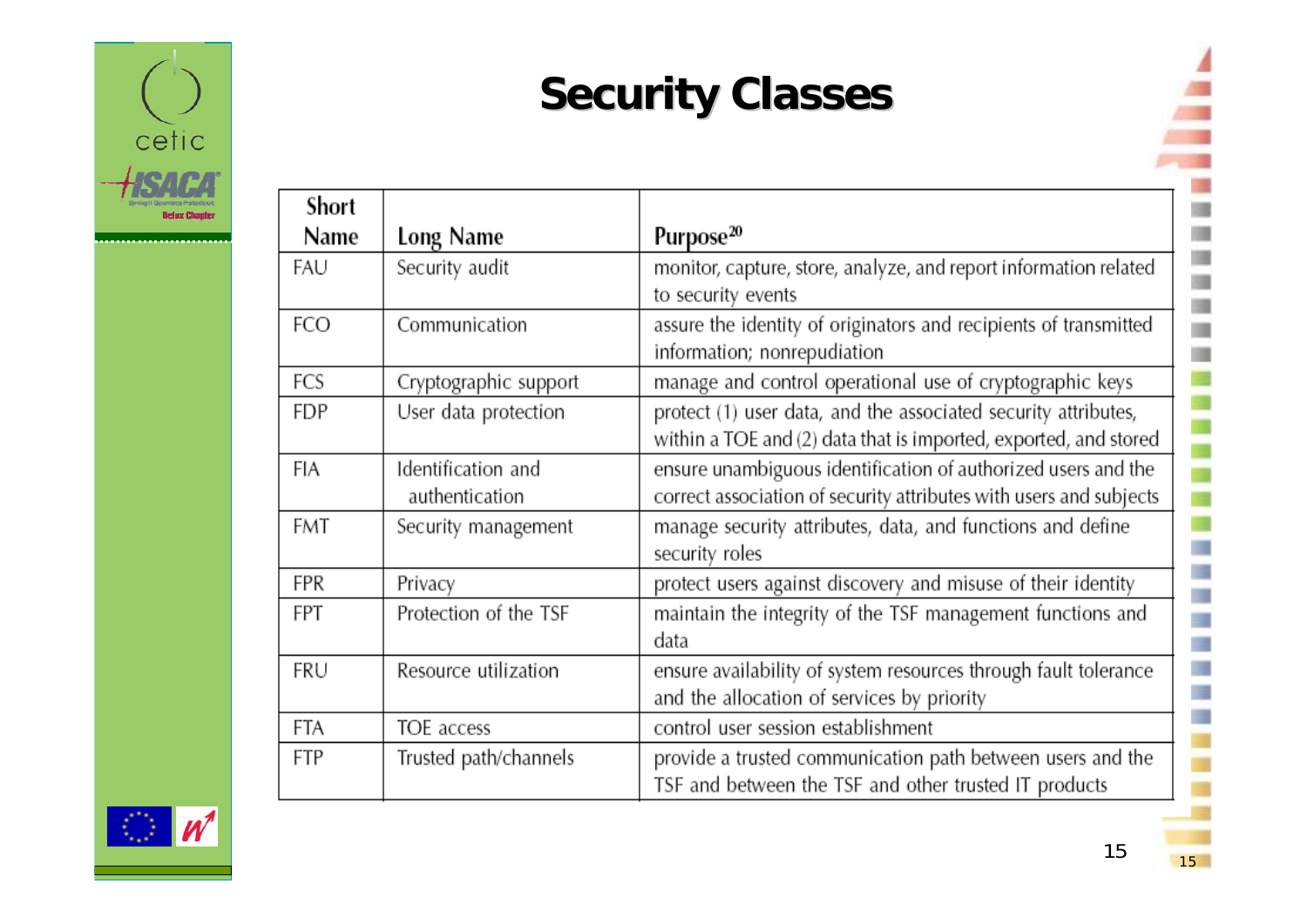

## **CC Evaluation Example CC Evaluation Example**



### **Red Hat** Enterprise Linux 3 (running on specified Dell and Hewlett-Packard hardware)

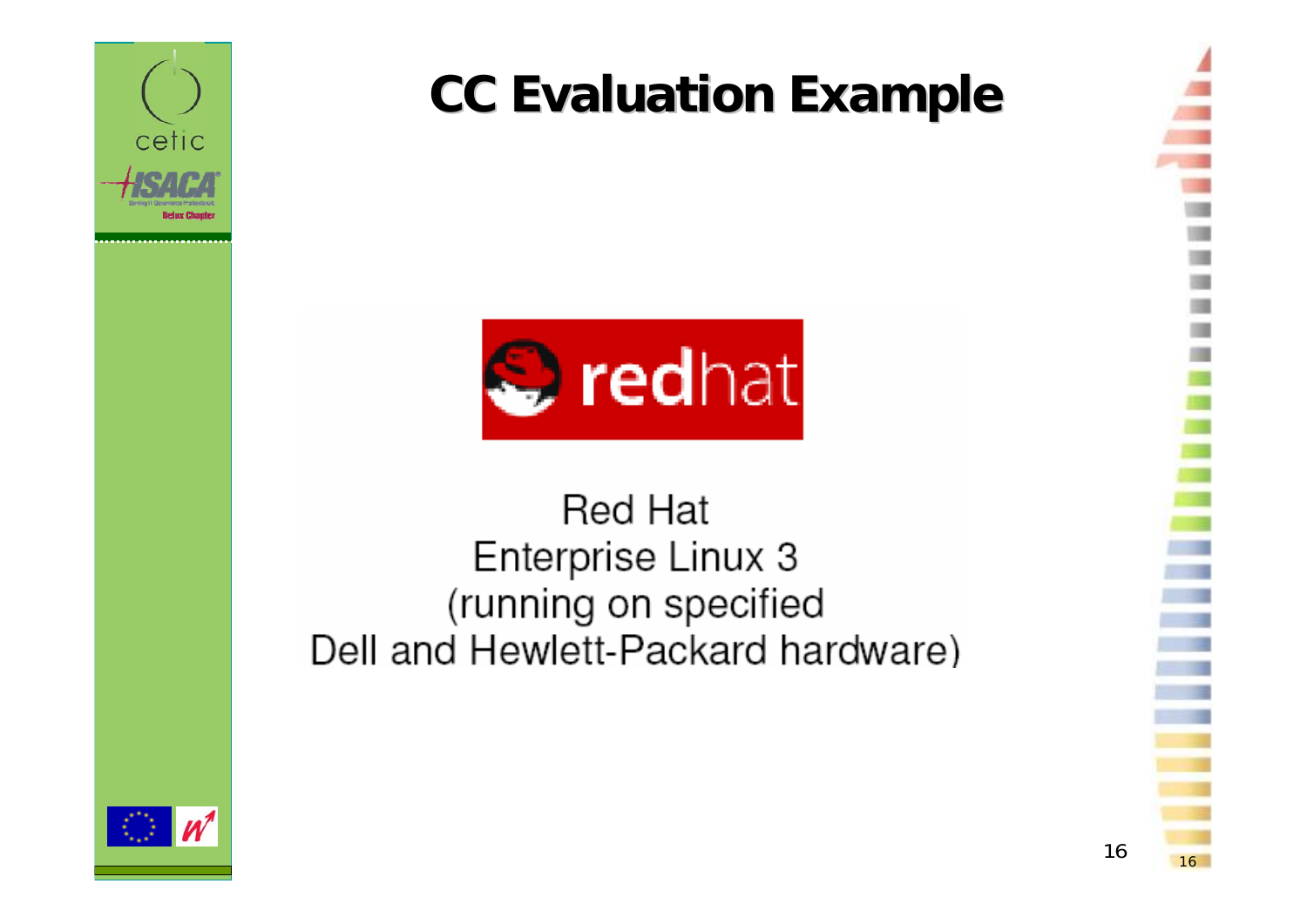

# **Target of Evaluation (TOE) Target of Evaluation (TOE)**

#### **TOE Description**

#### Introduction

Linux is a free computer operating system that was created in 1991 by Linus Torvalds, based on POSIX standards, and has grown through contributions from software developers all over the world.

Red Hat Enterprise Linux is a commercially supported distribution of the free Linux operating system that is easier to install and operate. Red Hat Enterprise Linux is designed for mission-critical enterprise computing, with support for the largest X86compatible servers, used in departmental and datacentre server deployments.

The TOE assumes that responsibility for the safeguarding of the data protected by the TOEs security functions (TSF) can be delegated to the TOE users. All data are under the control of the TOE. The data are stored in objects, and the TSF can associate with each controlled object a description of the access rights to that object.

#### **TOE Architecture**

Red Hat Enterprise Linux (also referred to in this document as Linux) provides a multiuser, multi-tasking environment. The operating system may be viewed as a series of layers. At the lowest layer, the Linux kernel interacts with the hardware platform, providing a common set of services to application programs. These services include managing system memory, sharing access to the system processor(s), and opening and closing devices. In addition, the operating system provides other basic services. including:

- File systems organised within a hierarchy of directories;
- Device drivers providing interfaces to hardware devices
- User interfaces to run programs and access t graphical interfaces (GNOME and KDE) a



17

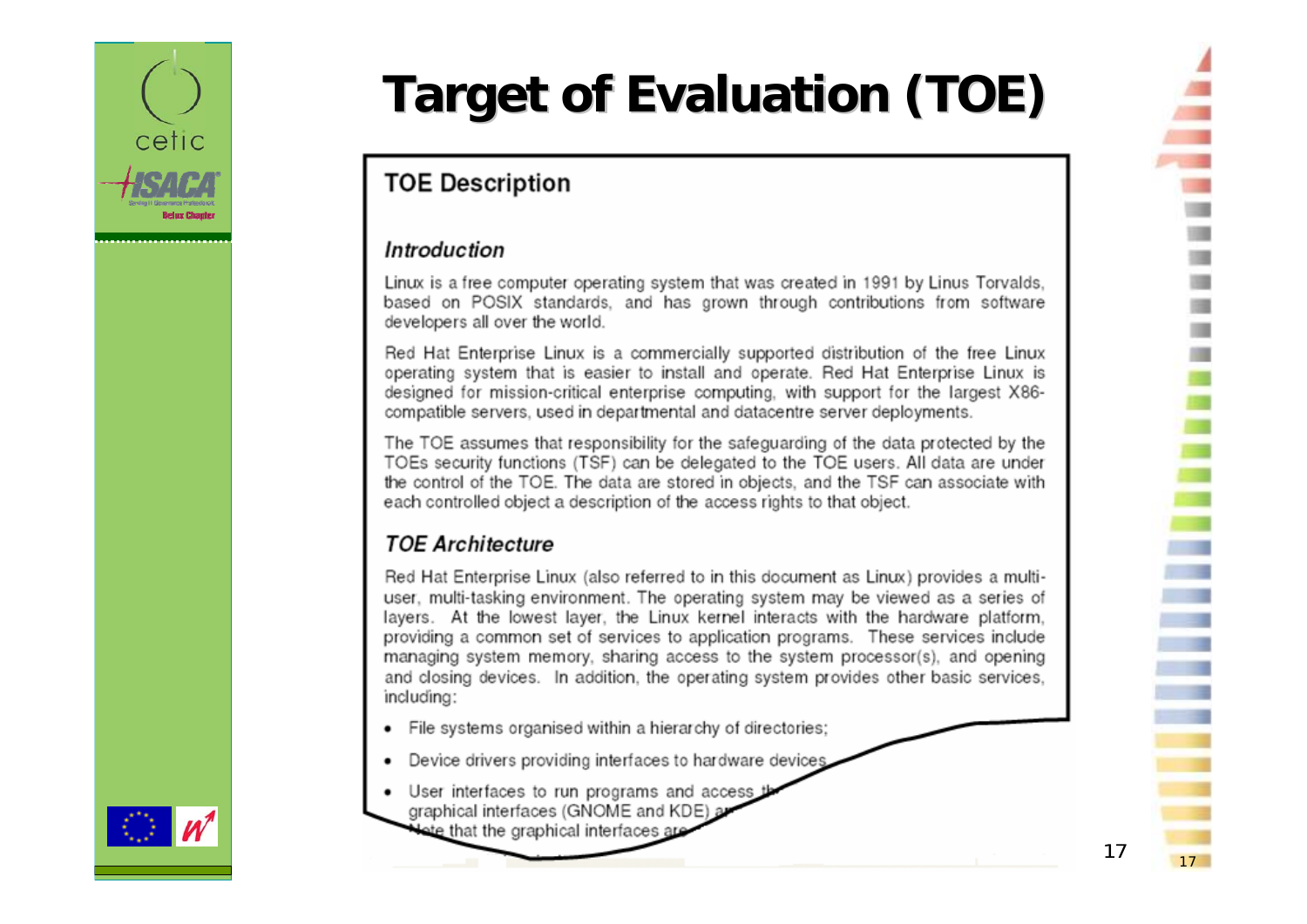

# **Evaluated Configuration Evaluated Configuration**

#### **Evaluated Configuration**

The TOE covers the following products, built around a common core:

- Red Hat Enterprise Linux AS 3 supporting large commodity-architecture servers, for large departmental and datacentre server deployments;
- Red Hat Enterprise Linux ES 3 suitable for medium scale departmental deployments;
- Red Hat Enterprise Linux WS 3 the workstation product, suitable for software development or client applications.

The TOE is evaluated on the following hardware platforms:

| HP D530           | (Red Hat Enterprise Linux WS)        |
|-------------------|--------------------------------------|
| HP Proliant ML570 | (Red Hat Enterprise Linux ES and AS) |

Dell Precision 650 **Dell PE 2650** Dell PE 6650 4 Processor (Red Hat Enterprise Linux WS) (Red Hat Enterprise Linux ES) (Red Hat Enterprise Linux AS)



18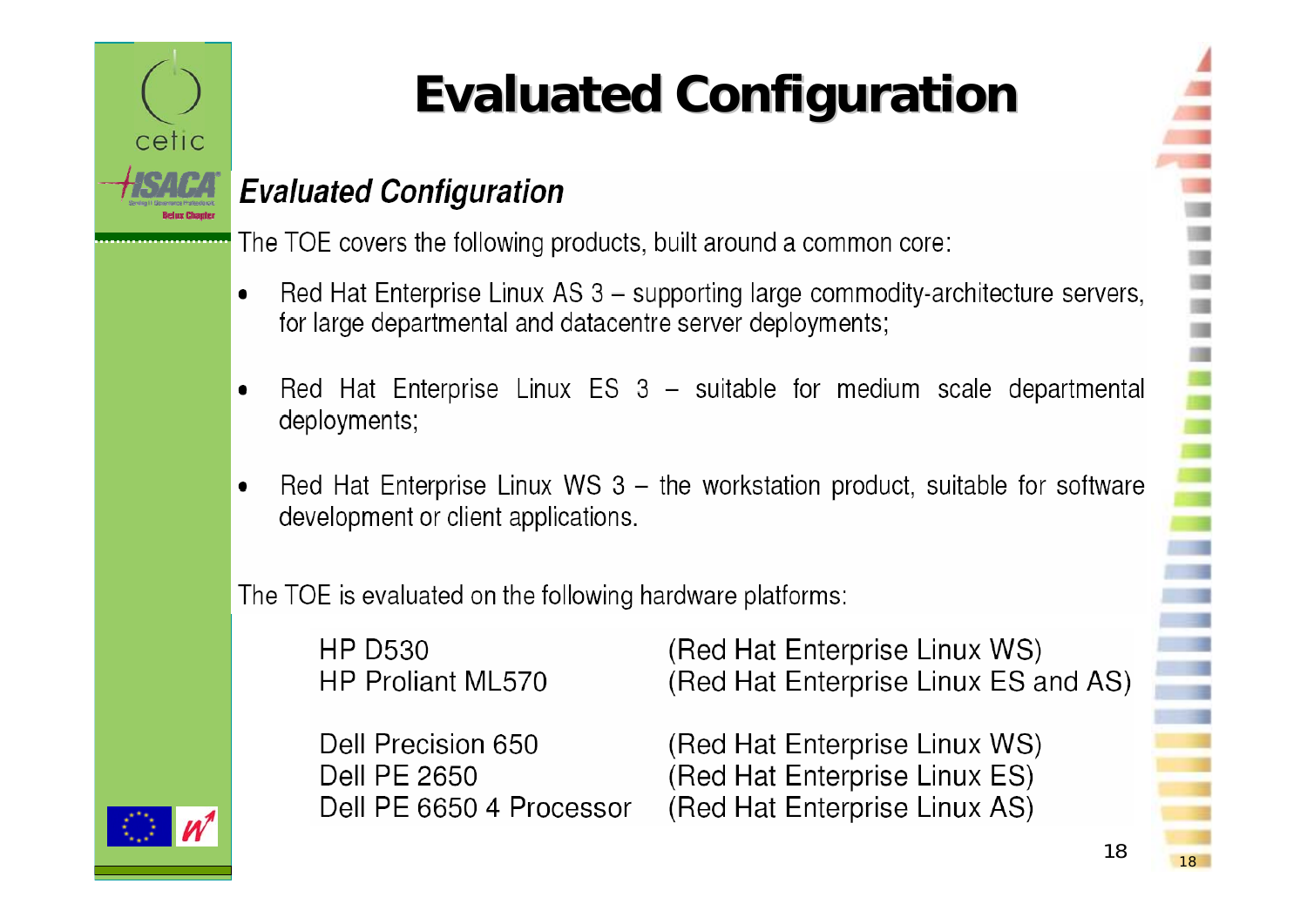

# **Evaluated Configuration Evaluated Configuration**

The following features are excluded from the scope of the TOE, and it is assumed that they are not used:

- Apache Web Server
- Kerberos
- Crypto IP Encapsulation
- Nmap
- **LILO**
- Network File System (NFS)  $\bullet$
- Domain Naming System (DNS)  $\bullet$
- Dynamic Host Configuration protocol (DHCP)  $\bullet$
- Network Information System (NIS)  $\bullet$
- Automatic Updating using Red Hat Up2date  $\bullet$
- X-Windows Graphical Interface ٠
- Support for AppleTalk
- Support for IPX  $\bullet$
- Red Hat Cluster Manager



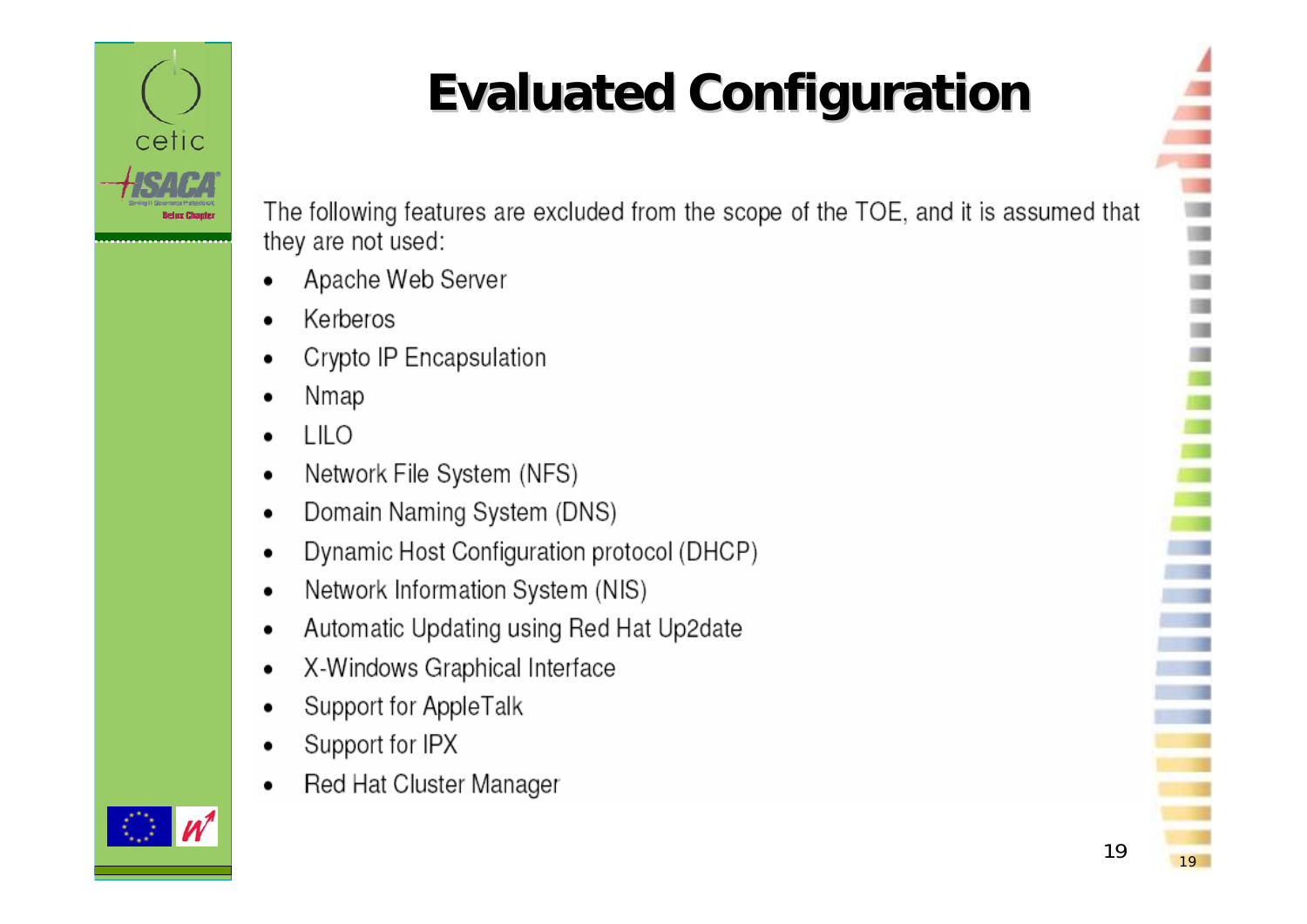

# **Security Environment Security Environment**

#### **Security Environment**

#### **Threats**

This ST has derived all security objectives from the statement of Organisational Security Policy found in the following section. Therefore, there is no statement of the explicit threats countered by the TOE.

#### **Organisational Security Policies**

An Organisational Security Policy is a set of rules or procedures imposed by an organisation upon its operations to protect its sensitive data. The organisational security policies described below apply to many DoD and non-DoD environments.

#### **P.AUTHORISED USERS**

Only those users who have been authorised to access the information within the system may access the system.

#### **P.NEED TO KNOW**

The system must limit the access to, modification of, and destruction of the information in protected resources to those authorised users which have a "need to know" for that information.

#### **P.ACCOUNTABILITY**

The users of the system shall be held accountable for their actions within the system.

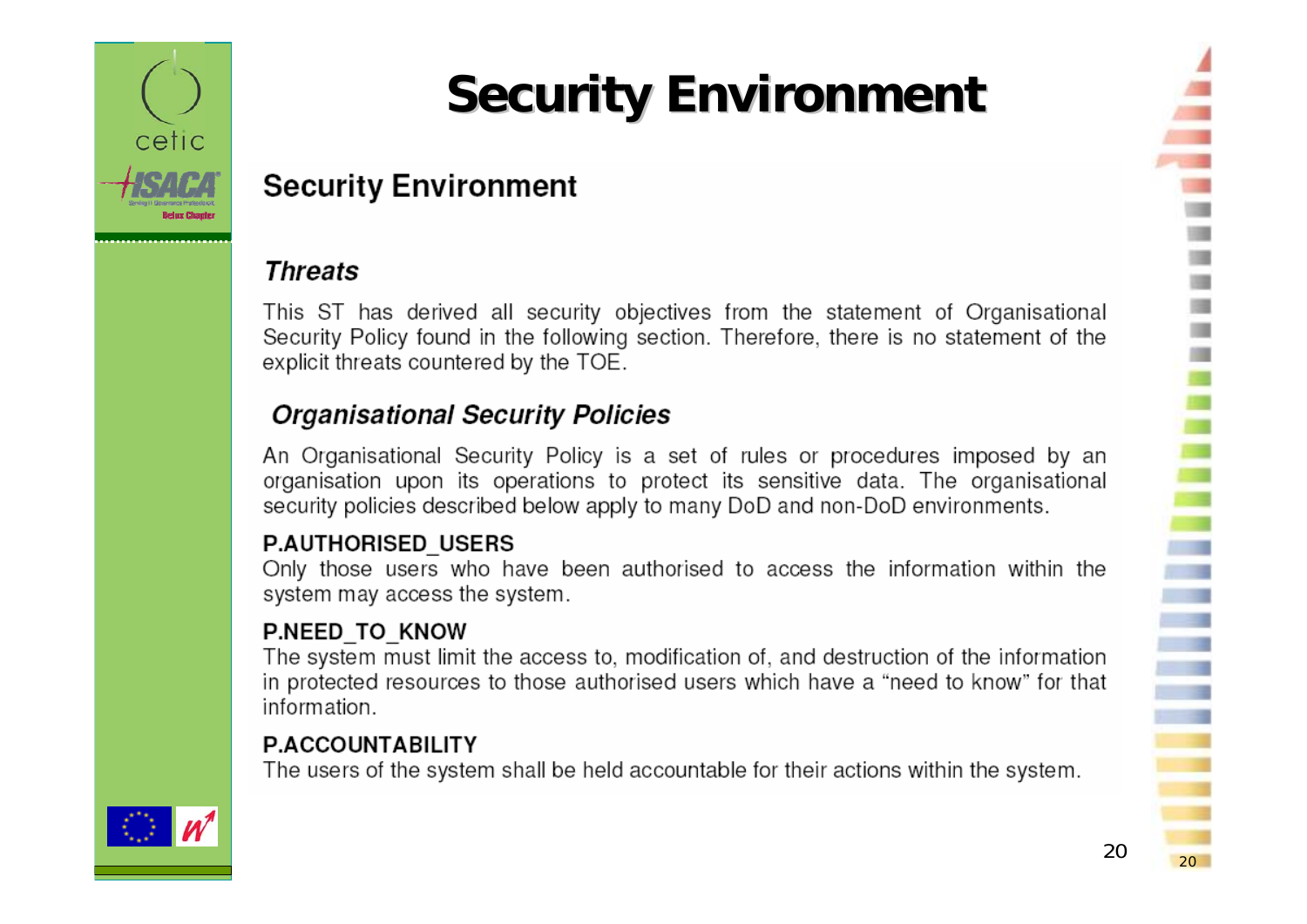

## **Security Objectives Security Objectives**

#### **Security Objectives**

This section defines the security objectives of the TSF and its supporting environment. Security objectives, categorised as either IT security objectives or non-IT security objectives, reflect the stated intent to counter identified threats and/or comply with any organisational security policies identified. All of the identified threats and organisational policies are addressed under one of the categories below.

#### **IT Security Objectives**

The following are the TOE IT security objectives:

#### O.AUTHORIZATION

The TSF must ensure that only authorised users gain access to the TOE and its resources.

#### **O.DISCRETIONARY ACCESS**

The TSF must control accessed to resources based on identity of users. The TSF must allow authorised users to specify which resources may be accessed by which users.

#### **O.AUDITING**

The TSF must record specified security relevant actions of users of the TOE. The TSF must present this information to authorised administrators.

#### **O.RESIDUAL INFORMATION**

The TSF must ensure that any information contained in a protected resource is not released when the resource is recycled.

#### O.MANAGE

The TSF must provide all the functions and facilities necessary to support the authorised administrators that are responsible for the management of TOE security.

#### **O.ENFORCEMENT**

The TSF must be designed and implemented in a manner that ensures that the organisational policies are enforced in the target environment.

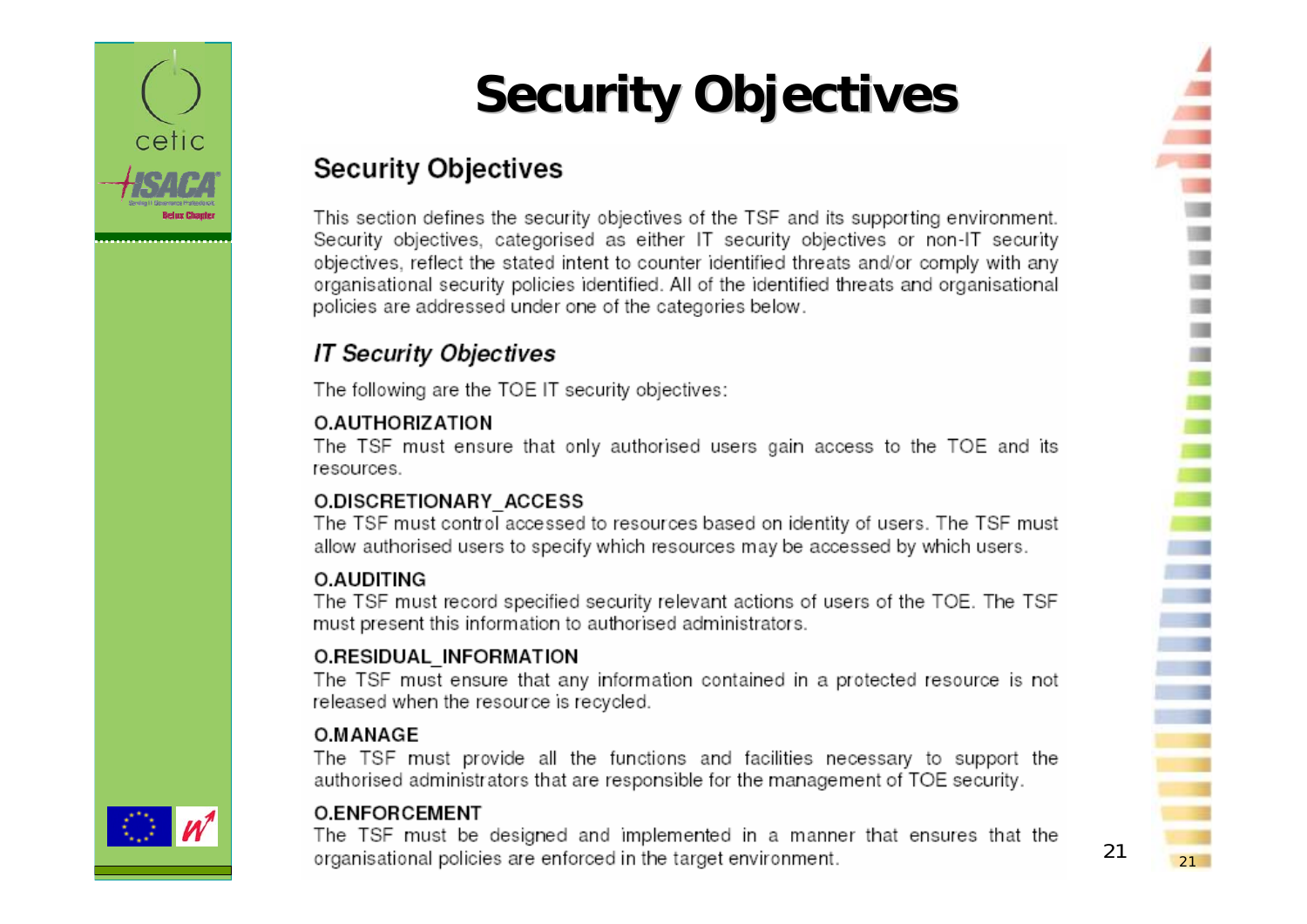

# **Security Objectives**

#### **Non-IT Security Objectives**

The TOE is assumed to be complete and self-contained and, as such, is not dependent upon any other products to perform properly. However, certain objectives with respect to the general operating environment must be met. The following are the TOE non-IT security objectives:

#### **O.INSTALL**

Those responsible for the TOE must ensure that the TOE is delivered, installed, managed, and operated in a manner which maintains IT security objectives.

#### **O.PHYSICAL**

Those responsible for the TOE must ensure that those parts of the TOE critical to security policy are protected from physical attack that might compromise IT security objectives.

#### **O.CREDEN**

Those responsible for the TOE must ensure that all access credentials, such as passwords or other authentication information, are protected by the users in a manner that maintains IT security objectives.

22

22

i.

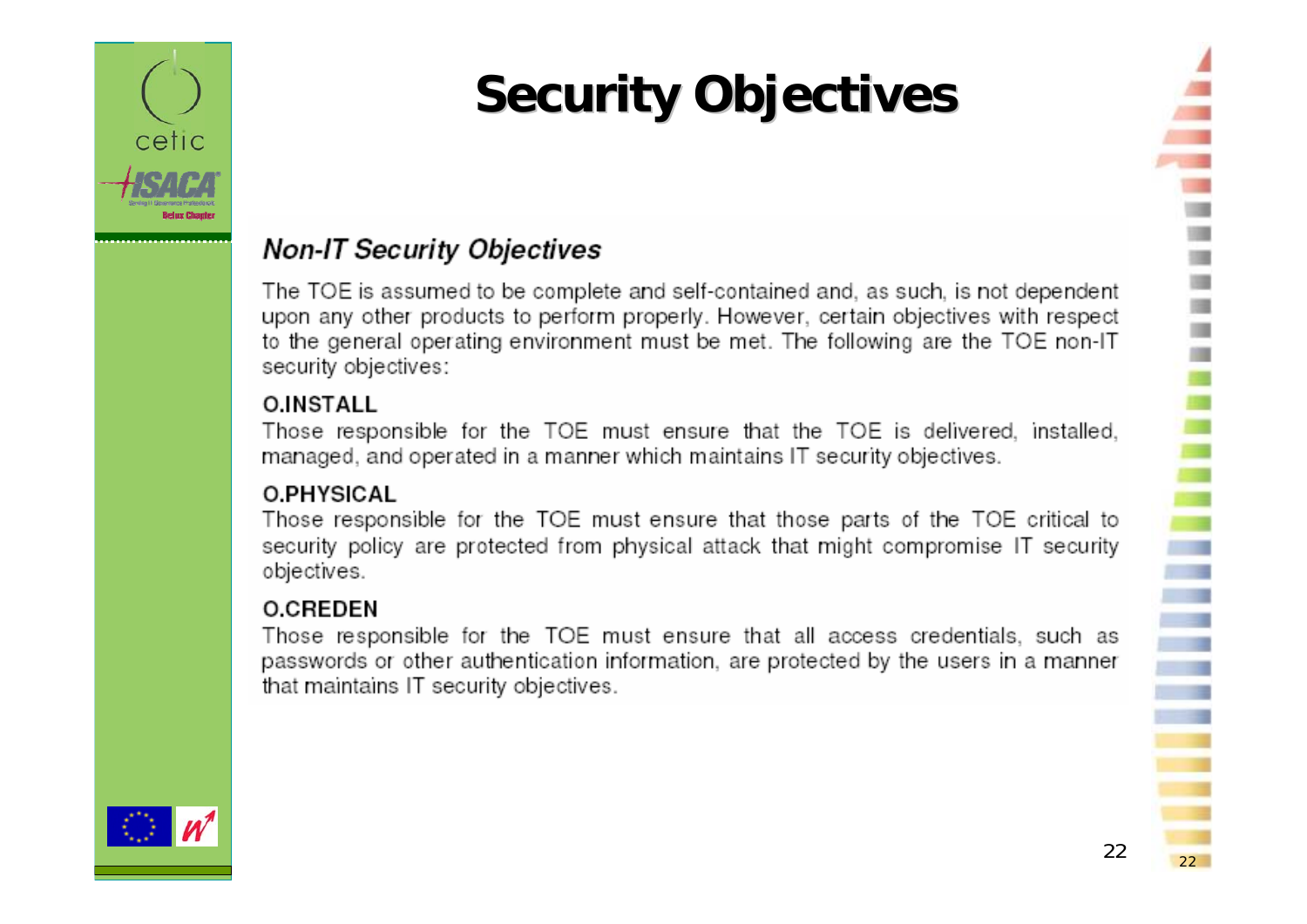

## **Threats and risk analysis Threats and risk analysis**

| Consequences<br>Occurrence<br><b>Threat</b><br>(note 1)<br>(note 2)<br>#<br>T1<br>An undetected compromise of assets may<br>occur as a result of:<br>T1a<br>an authorized user performing actions the<br>occasional<br>high<br>marginal to<br>individual is not authorized to perform<br>critical<br>T <sub>1</sub> b<br>an attacker (insider or outsider)<br>marginal to<br>occasional<br>high<br>masquerading as an authorized user and<br>critical<br>attempting to perform actions that<br>individual is authorized to perform<br>T1c<br>marginal to<br>high<br>an attacker (insider or outsider) gaining<br>occasional<br>unauthorized access to information or<br>critical<br>resources by impersonating an authorized<br>user.<br>T1d<br>an authorized or unauthorized user<br>marginal to<br>high<br>occasional<br>critical<br>accidentally or intentionally blocking staff<br>access to TOE devices<br>T1e<br>an unauthorized user gaining control of the<br>marginal to<br>remote<br>TOE<br>critical<br>T <sub>1f</sub><br>an unauthorized user rendering the TOE<br>marginal to<br>remote<br>critical<br>inoperable<br>T <sub>1g</sub><br>Marginal to<br>an unauthorized person attempting to<br>frequent<br>critical<br>bypass security<br>T <sub>1</sub> h<br>an unauthorized person repeatedly trying to<br>marginal to<br>frequent<br>guess identification and authentication data<br>critical<br>T1i<br>an unauthorized person using valid<br>marginal to<br>probable<br>identification and authentication data<br>critical<br>fraudulently<br>T1j<br>occasional<br>an unauthorized person or external IT entity<br>marginal to<br>critical<br>viewing, modifying, and/or deleting security<br>relevant information transmitted to a remote<br>authorized user or administrator<br>T <sub>2</sub><br>marginal to<br>An authorized user may access information<br>remote<br>critical<br>or resources without having permission from<br>the person who owns or is responsible for<br>the information or resource<br>T <sub>3</sub><br>An attacker may eavesdrop on or otherwise<br>capture data being transmitted across a<br>network: |  | Severity of | Likelihood of | Risk              |
|------------------------------------------------------------------------------------------------------------------------------------------------------------------------------------------------------------------------------------------------------------------------------------------------------------------------------------------------------------------------------------------------------------------------------------------------------------------------------------------------------------------------------------------------------------------------------------------------------------------------------------------------------------------------------------------------------------------------------------------------------------------------------------------------------------------------------------------------------------------------------------------------------------------------------------------------------------------------------------------------------------------------------------------------------------------------------------------------------------------------------------------------------------------------------------------------------------------------------------------------------------------------------------------------------------------------------------------------------------------------------------------------------------------------------------------------------------------------------------------------------------------------------------------------------------------------------------------------------------------------------------------------------------------------------------------------------------------------------------------------------------------------------------------------------------------------------------------------------------------------------------------------------------------------------------------------------------------------------------------------------------------------------------------------------------------------------------------------------------------------------------------------------|--|-------------|---------------|-------------------|
|                                                                                                                                                                                                                                                                                                                                                                                                                                                                                                                                                                                                                                                                                                                                                                                                                                                                                                                                                                                                                                                                                                                                                                                                                                                                                                                                                                                                                                                                                                                                                                                                                                                                                                                                                                                                                                                                                                                                                                                                                                                                                                                                                      |  |             |               | Mitigation        |
|                                                                                                                                                                                                                                                                                                                                                                                                                                                                                                                                                                                                                                                                                                                                                                                                                                                                                                                                                                                                                                                                                                                                                                                                                                                                                                                                                                                                                                                                                                                                                                                                                                                                                                                                                                                                                                                                                                                                                                                                                                                                                                                                                      |  |             |               | Priority          |
|                                                                                                                                                                                                                                                                                                                                                                                                                                                                                                                                                                                                                                                                                                                                                                                                                                                                                                                                                                                                                                                                                                                                                                                                                                                                                                                                                                                                                                                                                                                                                                                                                                                                                                                                                                                                                                                                                                                                                                                                                                                                                                                                                      |  |             |               |                   |
|                                                                                                                                                                                                                                                                                                                                                                                                                                                                                                                                                                                                                                                                                                                                                                                                                                                                                                                                                                                                                                                                                                                                                                                                                                                                                                                                                                                                                                                                                                                                                                                                                                                                                                                                                                                                                                                                                                                                                                                                                                                                                                                                                      |  |             |               |                   |
|                                                                                                                                                                                                                                                                                                                                                                                                                                                                                                                                                                                                                                                                                                                                                                                                                                                                                                                                                                                                                                                                                                                                                                                                                                                                                                                                                                                                                                                                                                                                                                                                                                                                                                                                                                                                                                                                                                                                                                                                                                                                                                                                                      |  |             |               |                   |
|                                                                                                                                                                                                                                                                                                                                                                                                                                                                                                                                                                                                                                                                                                                                                                                                                                                                                                                                                                                                                                                                                                                                                                                                                                                                                                                                                                                                                                                                                                                                                                                                                                                                                                                                                                                                                                                                                                                                                                                                                                                                                                                                                      |  |             |               |                   |
|                                                                                                                                                                                                                                                                                                                                                                                                                                                                                                                                                                                                                                                                                                                                                                                                                                                                                                                                                                                                                                                                                                                                                                                                                                                                                                                                                                                                                                                                                                                                                                                                                                                                                                                                                                                                                                                                                                                                                                                                                                                                                                                                                      |  |             |               |                   |
|                                                                                                                                                                                                                                                                                                                                                                                                                                                                                                                                                                                                                                                                                                                                                                                                                                                                                                                                                                                                                                                                                                                                                                                                                                                                                                                                                                                                                                                                                                                                                                                                                                                                                                                                                                                                                                                                                                                                                                                                                                                                                                                                                      |  |             |               | medium<br>to high |
|                                                                                                                                                                                                                                                                                                                                                                                                                                                                                                                                                                                                                                                                                                                                                                                                                                                                                                                                                                                                                                                                                                                                                                                                                                                                                                                                                                                                                                                                                                                                                                                                                                                                                                                                                                                                                                                                                                                                                                                                                                                                                                                                                      |  |             |               | medium<br>to high |
|                                                                                                                                                                                                                                                                                                                                                                                                                                                                                                                                                                                                                                                                                                                                                                                                                                                                                                                                                                                                                                                                                                                                                                                                                                                                                                                                                                                                                                                                                                                                                                                                                                                                                                                                                                                                                                                                                                                                                                                                                                                                                                                                                      |  |             |               | medium<br>to high |
|                                                                                                                                                                                                                                                                                                                                                                                                                                                                                                                                                                                                                                                                                                                                                                                                                                                                                                                                                                                                                                                                                                                                                                                                                                                                                                                                                                                                                                                                                                                                                                                                                                                                                                                                                                                                                                                                                                                                                                                                                                                                                                                                                      |  |             |               | medium<br>to high |
|                                                                                                                                                                                                                                                                                                                                                                                                                                                                                                                                                                                                                                                                                                                                                                                                                                                                                                                                                                                                                                                                                                                                                                                                                                                                                                                                                                                                                                                                                                                                                                                                                                                                                                                                                                                                                                                                                                                                                                                                                                                                                                                                                      |  |             |               | medium<br>to high |
|                                                                                                                                                                                                                                                                                                                                                                                                                                                                                                                                                                                                                                                                                                                                                                                                                                                                                                                                                                                                                                                                                                                                                                                                                                                                                                                                                                                                                                                                                                                                                                                                                                                                                                                                                                                                                                                                                                                                                                                                                                                                                                                                                      |  |             |               | medium<br>to high |
|                                                                                                                                                                                                                                                                                                                                                                                                                                                                                                                                                                                                                                                                                                                                                                                                                                                                                                                                                                                                                                                                                                                                                                                                                                                                                                                                                                                                                                                                                                                                                                                                                                                                                                                                                                                                                                                                                                                                                                                                                                                                                                                                                      |  |             |               | medium            |
|                                                                                                                                                                                                                                                                                                                                                                                                                                                                                                                                                                                                                                                                                                                                                                                                                                                                                                                                                                                                                                                                                                                                                                                                                                                                                                                                                                                                                                                                                                                                                                                                                                                                                                                                                                                                                                                                                                                                                                                                                                                                                                                                                      |  |             |               |                   |

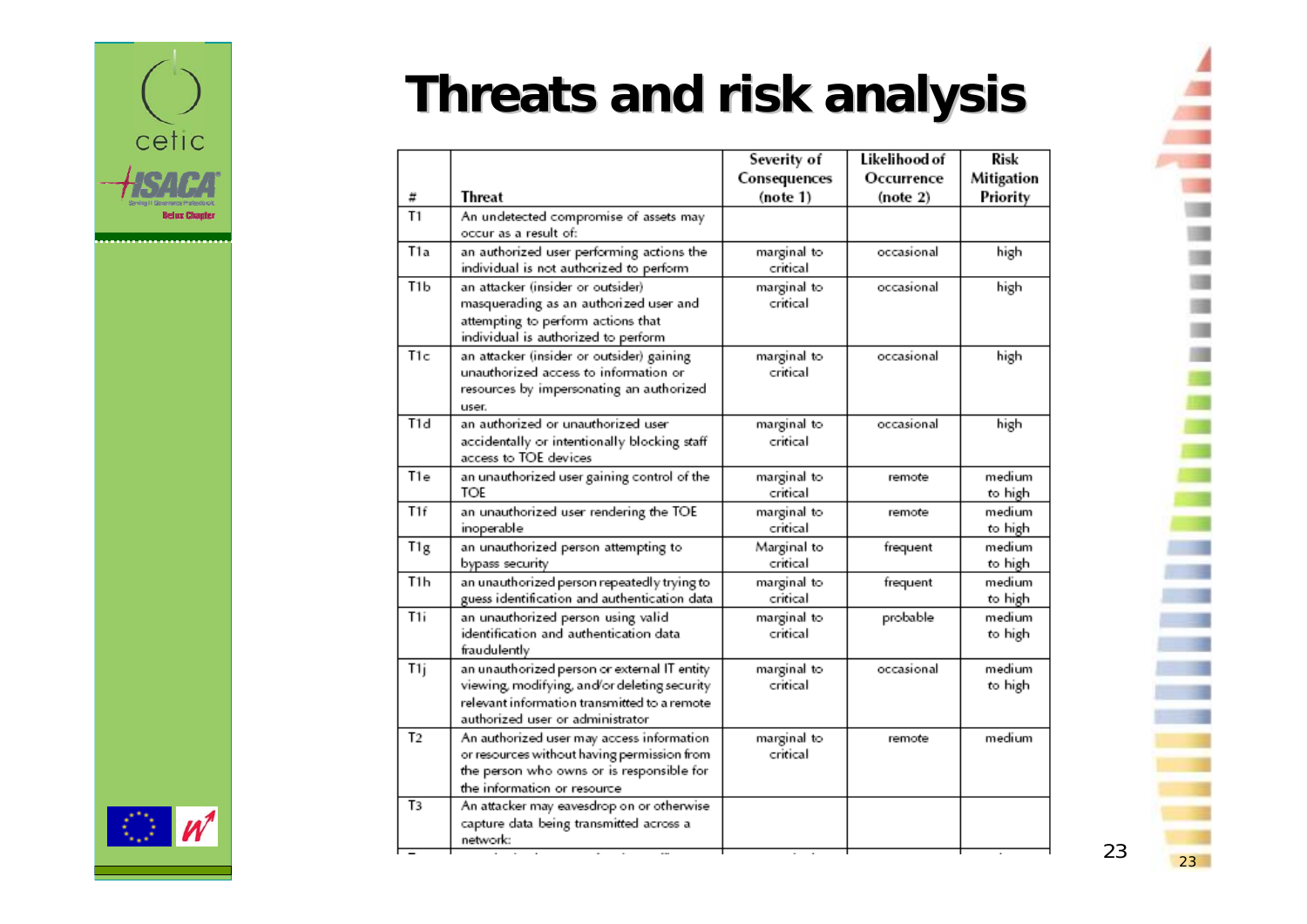

# **Operations on requirements Operations on requirements**

generic requirements which can be "instantiated" using 4 mechanisms:

#### Selection:

- fill a placeholder with one/several proposed proposition
- **Assignment:** 
	- specify the policy to meet the security requirement
- **Iteration** 92
	- multiple instantiation is possible

#### Refinement: đ,

- make requirement more concrete
- rationale must be provided



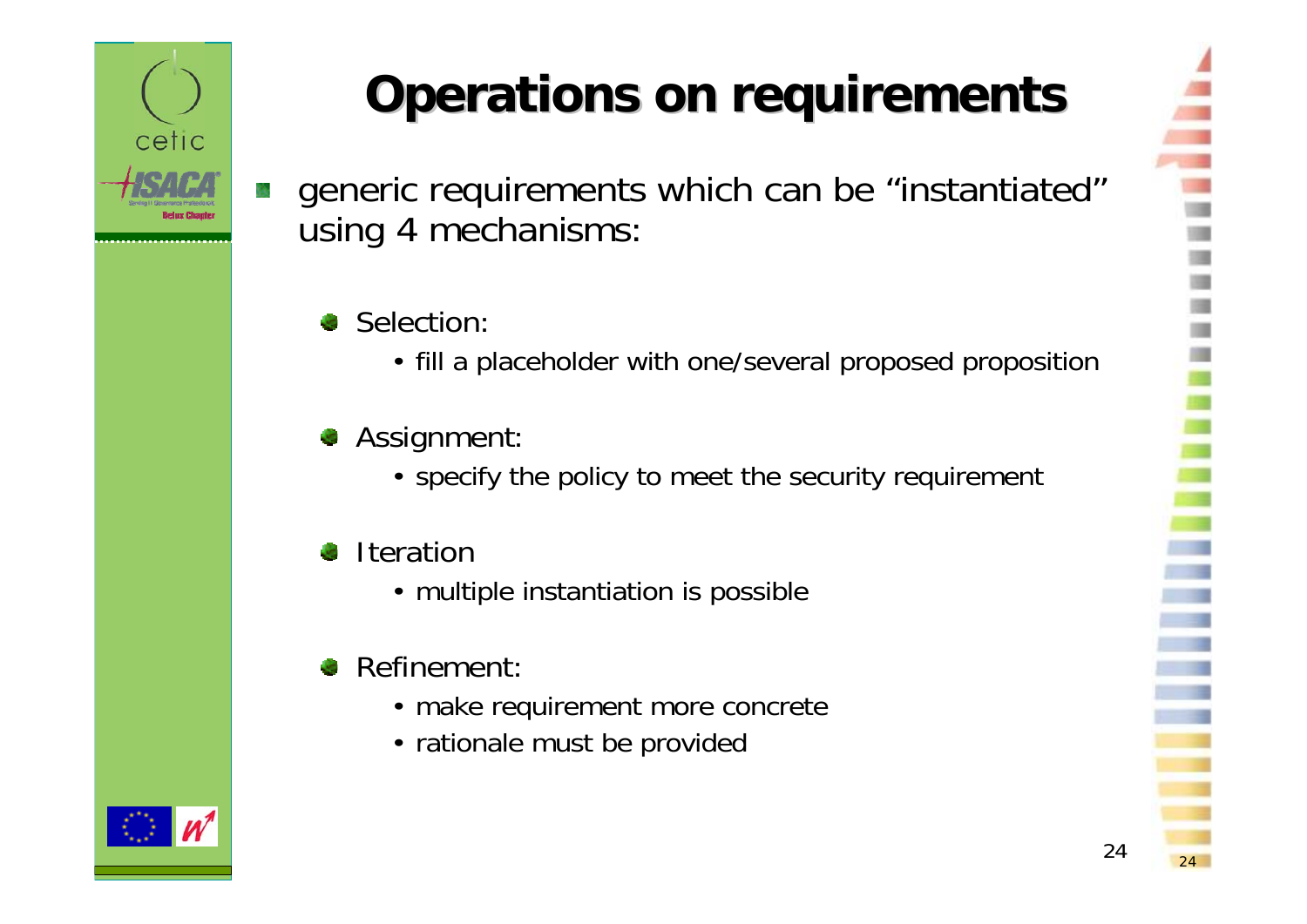

### **From Security Ob From Security Ob jectives ectives to Security Requirements to Security Requirements**

### **Cryptography:**

- **FCS\_COP.1.1 The TSF shall perform [assignment: list** *of cryptographic operations* in accordance with a specified cryptographic algorithm **[assignment: cryptographic algorithm**] and cryptographic key sizes **[assignment: cryptographic key sizes]** that meet the following: **[assignment: list of standards].**
- Concrete algorithms and key size?
	- Not now: deferred to design phase
	- So CC left uninstantiated at the PP level

### **Integrity Testing:**

**FPT\_TST.1.1 -** The TSF shall run a suite of self tests [selection: *during initial start-up, periodically during normal* operation, at the request of the authorized user, at the conditions [assignment: conditions under which self test should occur]] to demonstrate the correct operation of the TSF.

25

 $\frac{25}{25}$ 

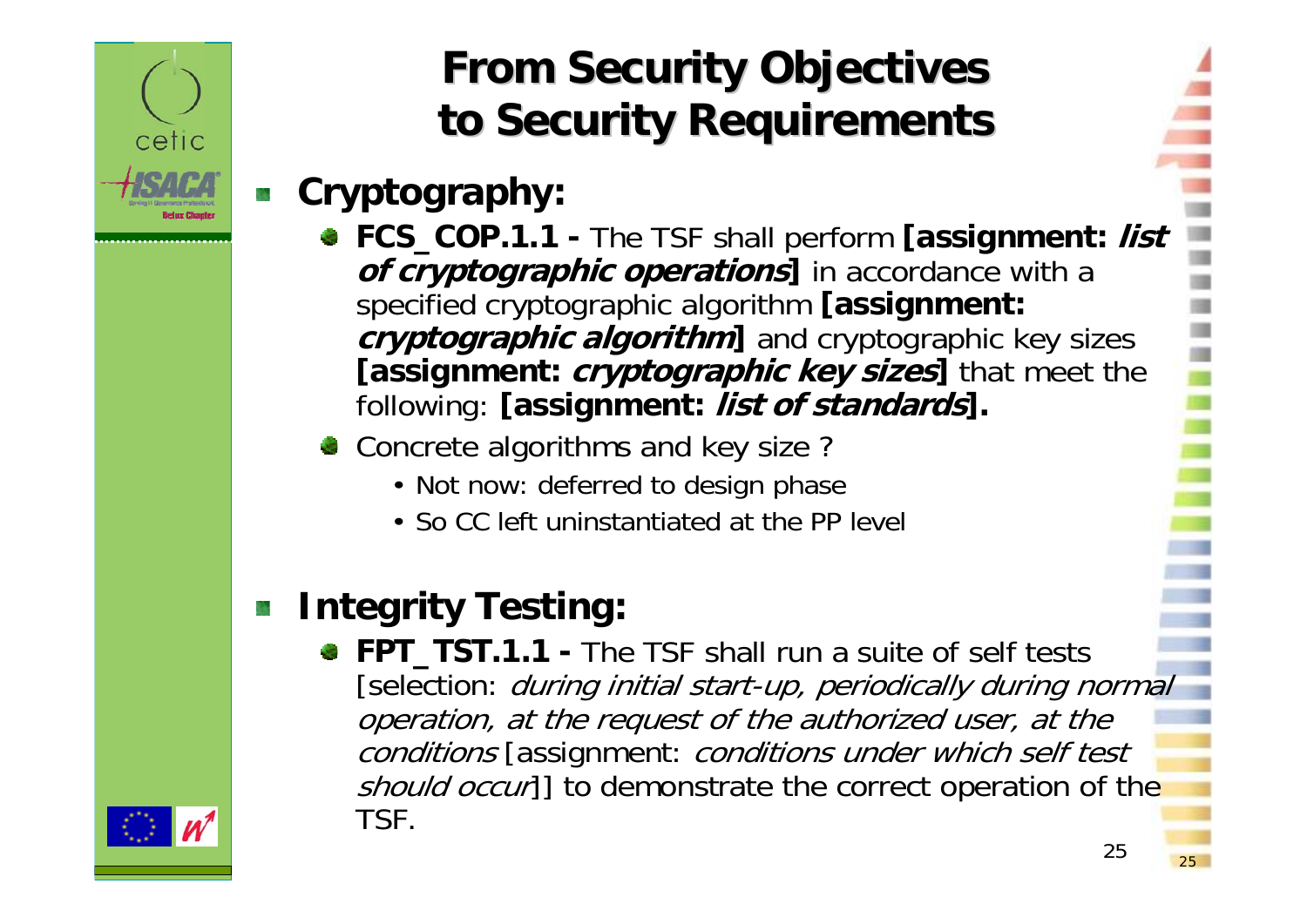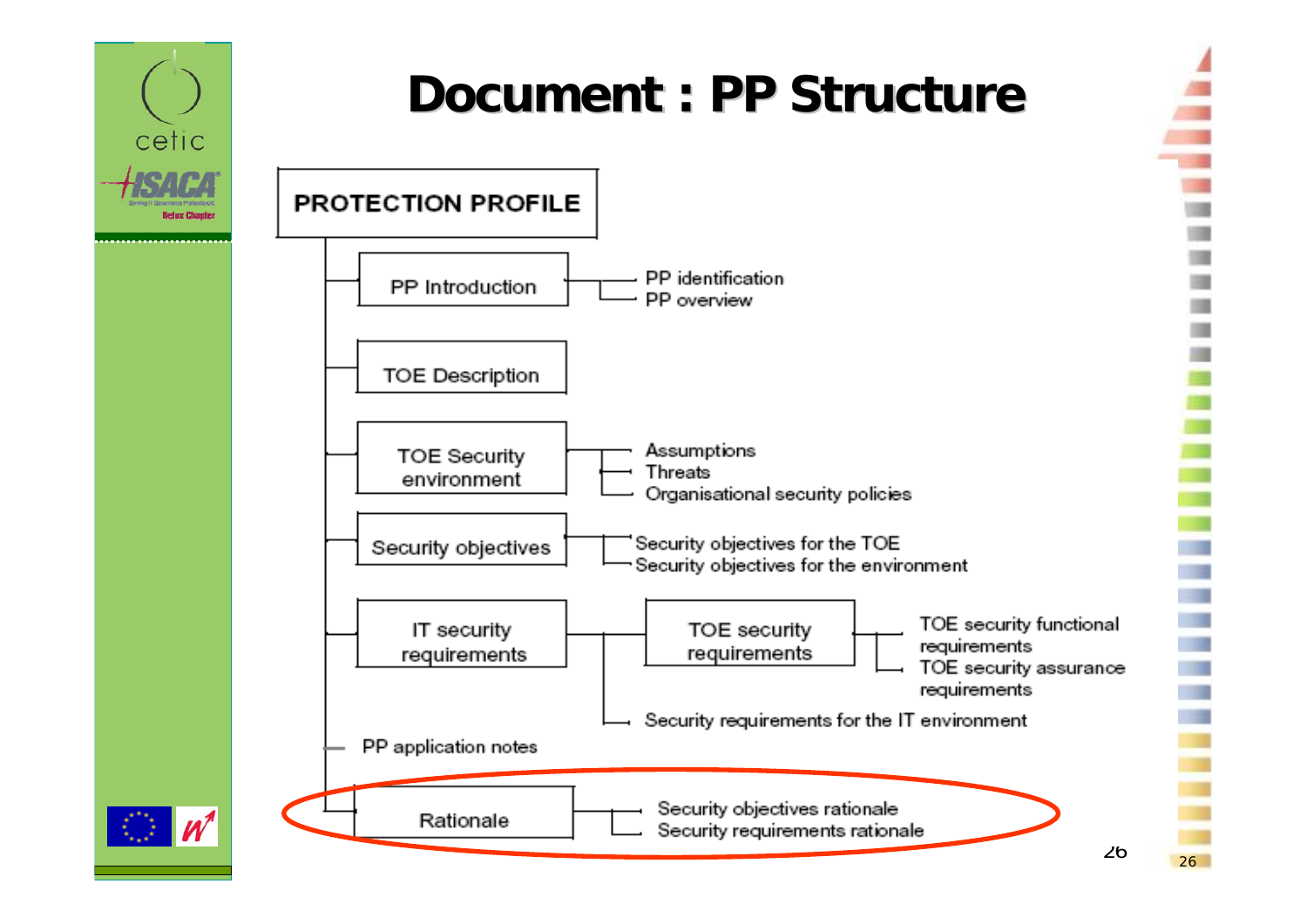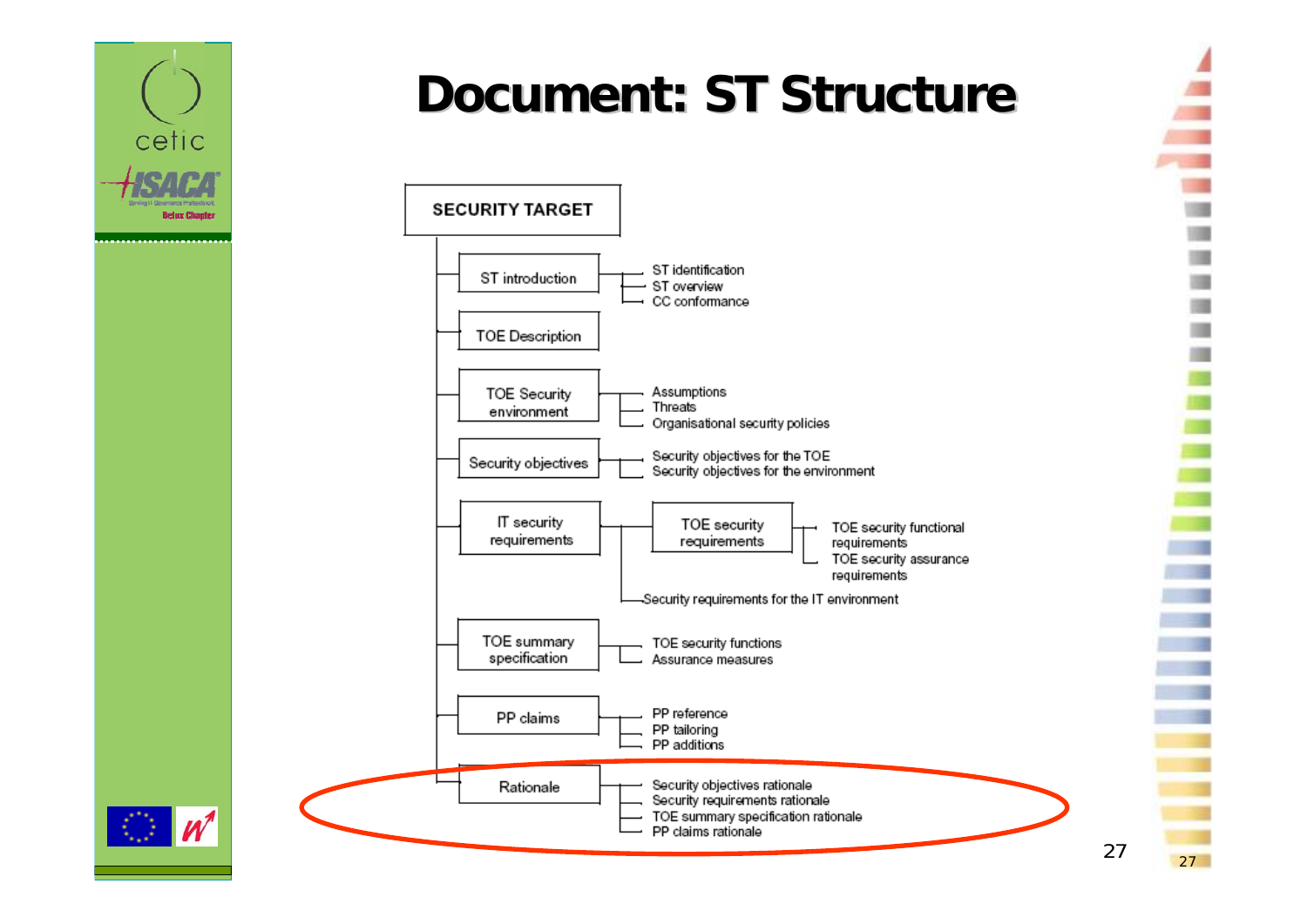

### **Rationale: essential ! Rationale: essential !**

Do not just claim: justify ! 魬 Analysis of a smart card protection profile 艕

| Part                          | Size (pages) |
|-------------------------------|--------------|
| <b>TOE</b> description        | 5            |
| <b>Security Environment</b>   | 10           |
| <b>Security Objectices</b>    | 10           |
| <b>Security Requirementes</b> | 30           |
| <b>Rationales</b>             | 40           |
| Annexes                       | 100          |

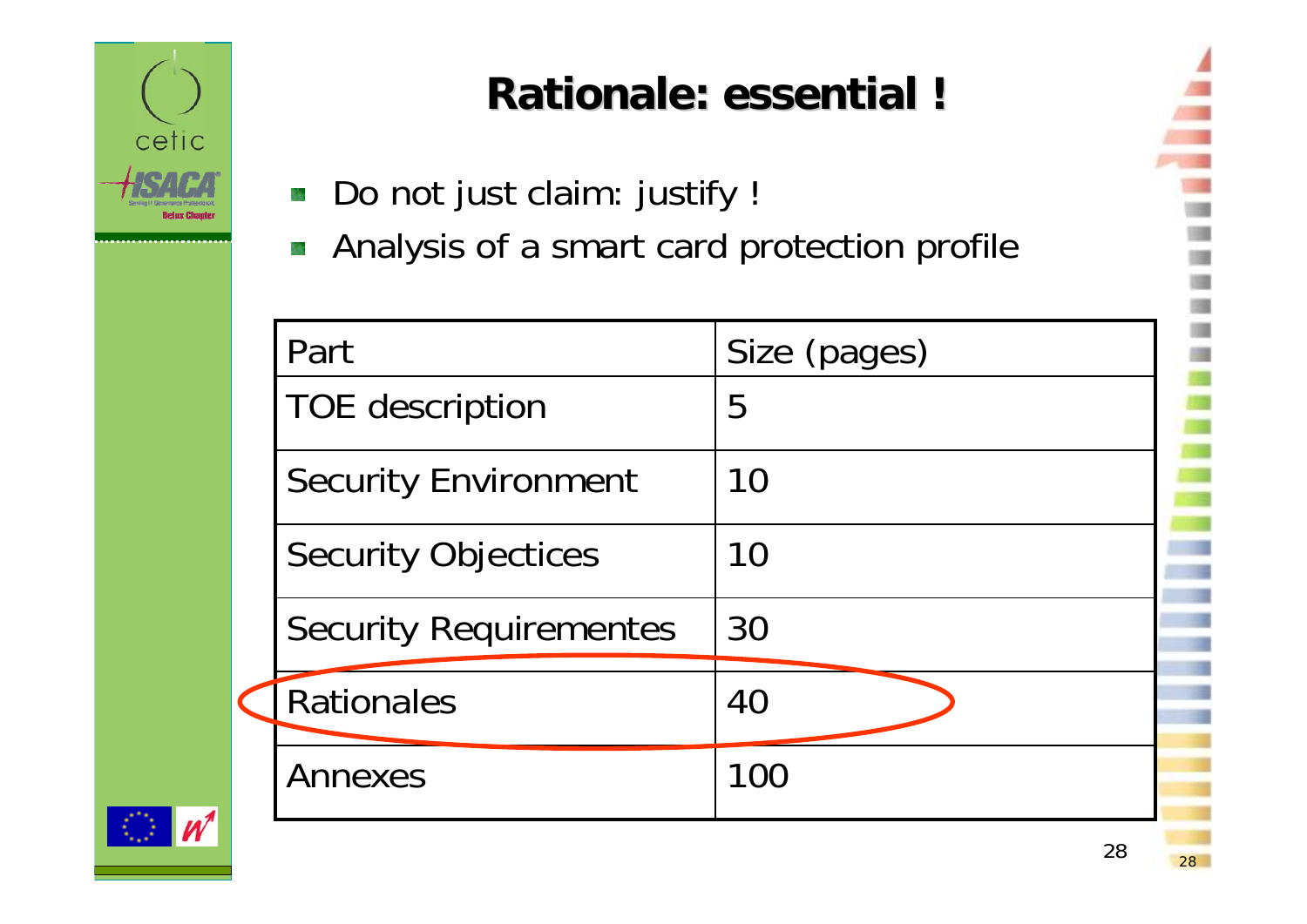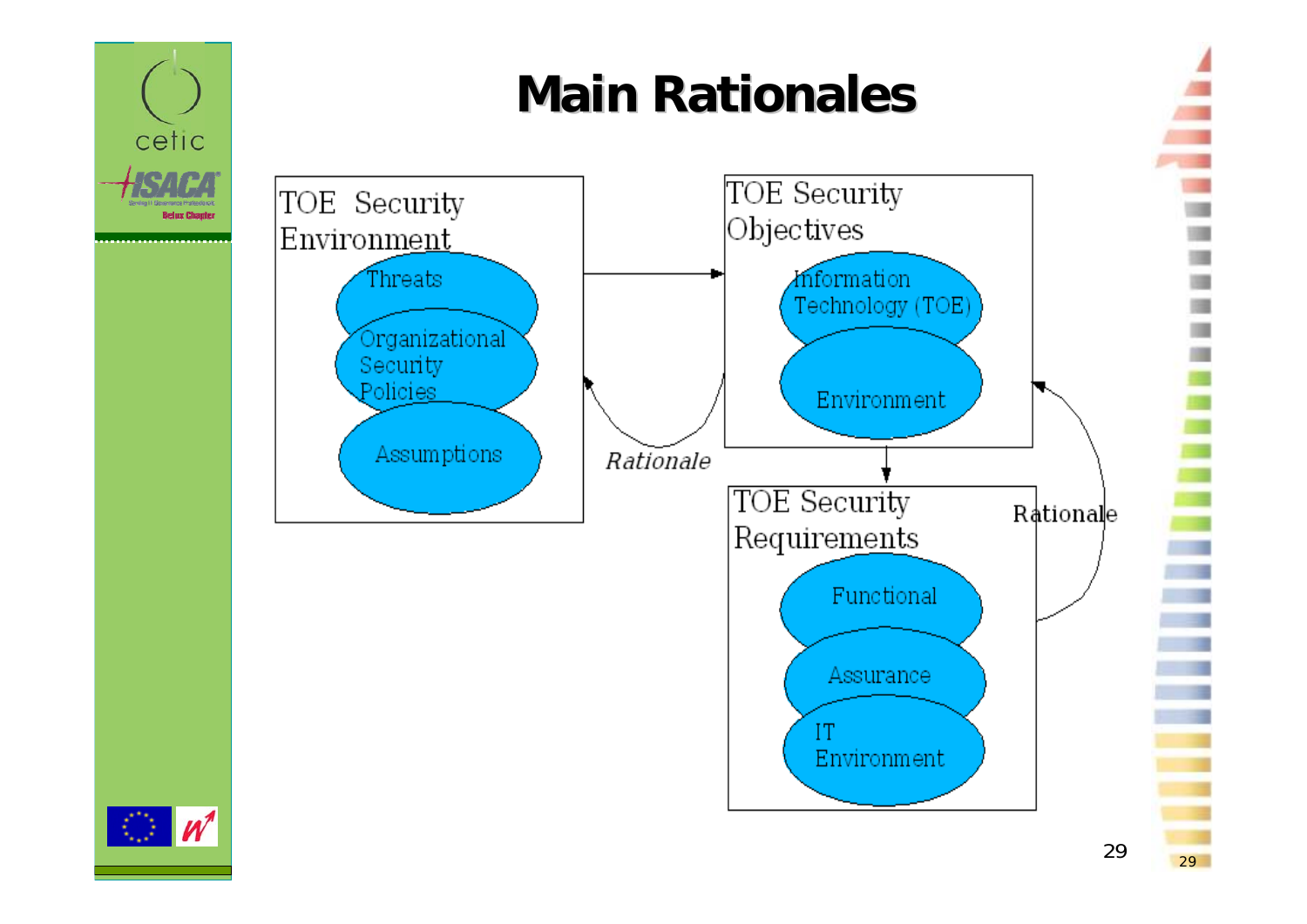

## **A look at the PP, ST evaluation elements A look at the PP, ST evaluation elements**

- Developer Action elements
	- ASE OBJ.1.2D The developer shall provide the security objectives **rationale**.
	- ASE\_PPC.1.2D The developer shall provide the PP claims rationale for each provided PP claim.
	- ASE\_REQ.1.2D The developer shall provide the security requirements **rationale**.
	- ASE\_SRE.1.2D The developer shall provide the security requirements **rationale**.
	- ...
- Presentation of **evidence**:ķ.
	- ASE\_OBJ.1.4C The security objectives rationale shall demonstrate that the stated security objectives are suitable to **counter the identified threats** to security.
	- ASE OBJ.1.5C The security objectives rationale shall demonstrate that the stated security objectives are suitable to cover all of the identified organisational security policies and assumptions.
	- ASE PPC.1.1C Each PP claim shall identify the PP for which compliance is being claimed, including qualifications needed for that claim.
	- ASE PPC.1.2C Each PP claim shall identify the IT security requirements statements that satisfy the permitted operations of the PP or otherwise further qualify the PP requirements.

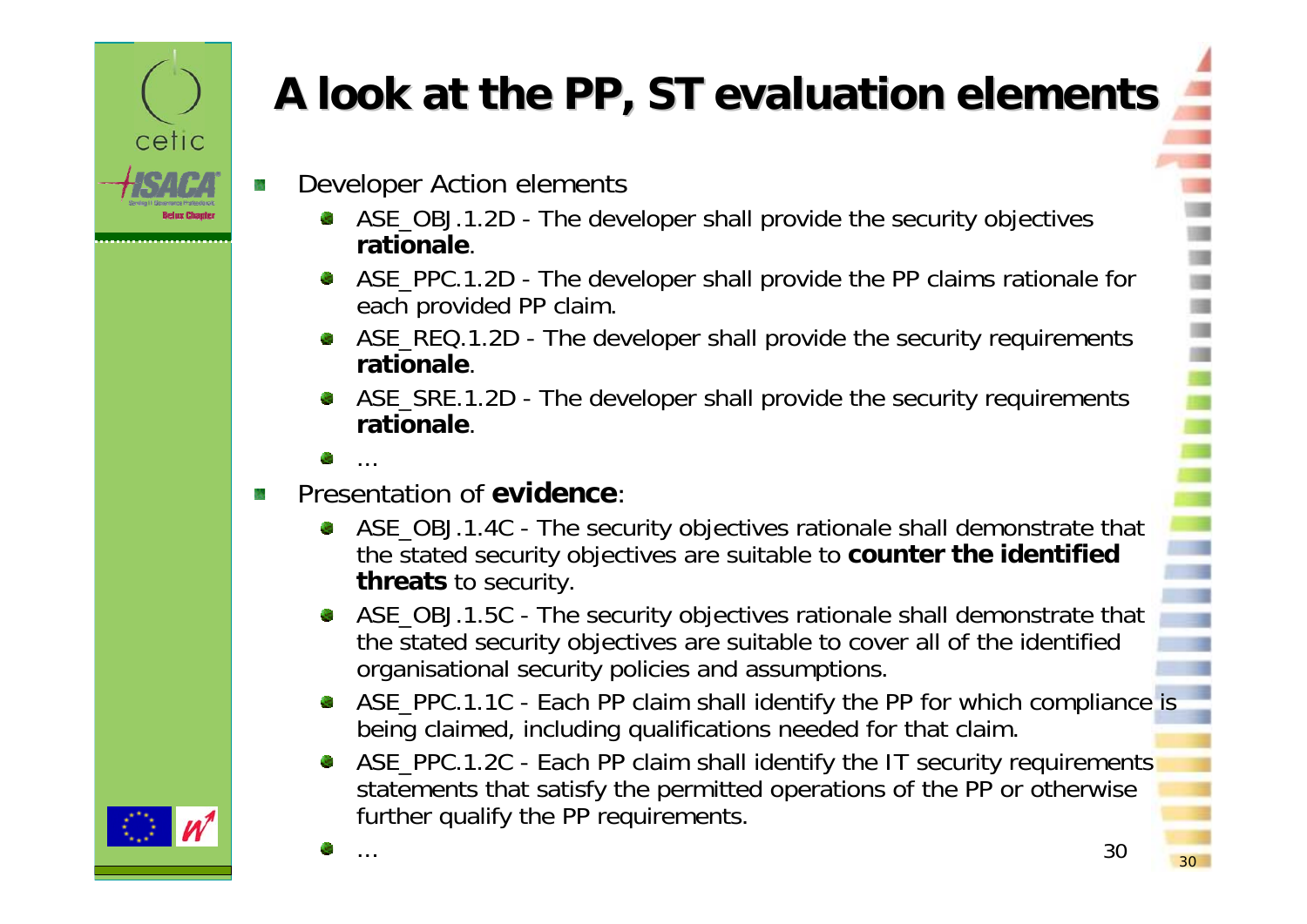

## **A look at the Rationales (smart card PP) A look at the Rationales (smart card PP)**

| 6.4.12 Justification of Unsupported Dependencies Regarding FAU GEN.1  87  |    |
|---------------------------------------------------------------------------|----|
| 64.1.3 Justification of Unsupported Dependencies Regarding FPT STM.1  88  |    |
|                                                                           |    |
| 6.4.1.5 Justification of Unsupported Dependencies Regarding FCS_CKM.4  88 |    |
|                                                                           |    |
| 6.4. 7 Justification of Unsupported Dependencies Regarding FPT_AMT.1 89   |    |
|                                                                           |    |
|                                                                           |    |
|                                                                           |    |
|                                                                           |    |
|                                                                           |    |
|                                                                           |    |
|                                                                           |    |
|                                                                           |    |
|                                                                           |    |
|                                                                           |    |
|                                                                           |    |
|                                                                           |    |
|                                                                           |    |
|                                                                           |    |
|                                                                           |    |
|                                                                           | 31 |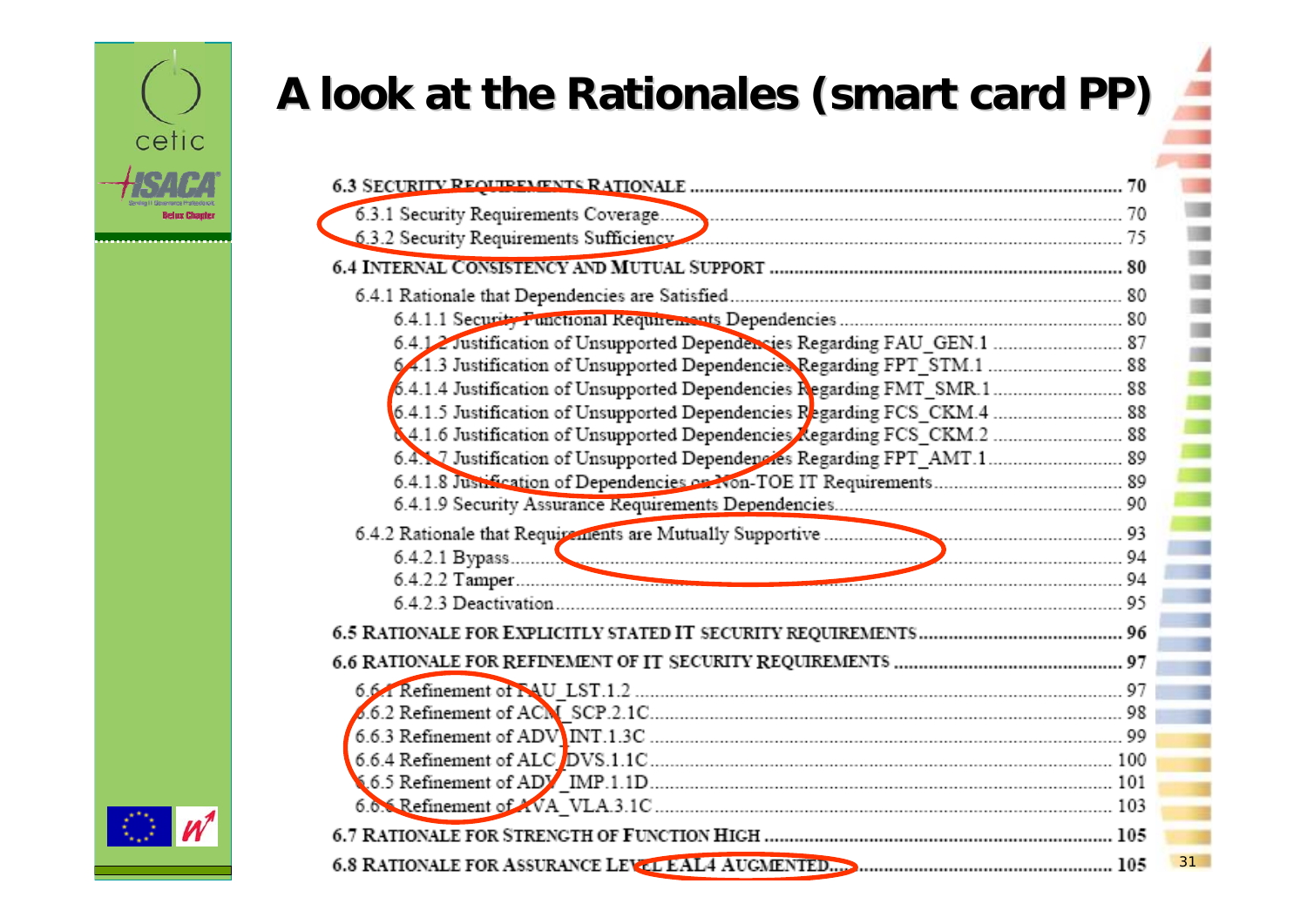

### **Completeness, coverage: tabular format**

| Threat        | Is Addressed By Objective(s) |           |                      |                     |
|---------------|------------------------------|-----------|----------------------|---------------------|
| T.P_Probe     | O.Phys_Prot<br>O.D Read,     |           |                      |                     |
| T.P Alter     | O.Phys_Prot                  |           |                      |                     |
| T.Flt_Ins     | O.Flt Ins                    |           |                      |                     |
| T.Forcd Rst   | O.Init                       |           |                      |                     |
| T.Inv Inp     | O.Log_Prot                   |           |                      |                     |
| T.Reuse       | O.Reus                       | Component | Depends On:          | Which is:           |
| T.Brute-Force | O.Brut                       | FAU_ARP.1 | FAU_SAA.1            | included            |
|               |                              | н         | (indirect) FAU GEN.1 | see Section 6.4.1.2 |
|               |                              | H.        | (indirect) FPT_STM.1 | see Section 6.4.1.3 |
|               |                              | FAU LST.1 | no dependencies      | not applicable      |
|               |                              | FAU_SAA.1 | FAU GEN.1            | see Section 6.4.1.2 |
|               |                              | m         | (indirect) FPT_STM.1 | see Section 6.4.1.3 |
|               |                              | FAU_SEL.1 | FAU_GEN.1            | see Section 6.4.1.2 |
|               |                              | н         | FMT MTD.1            | included            |
|               |                              | H.        | (indirect) FIA UID.1 | included            |
|               |                              | m         | (indirect) FMT SMR.1 | see Section 6.4.1.4 |
|               |                              | H.        | (indirect) FPT_STM.1 | see Section 6.4.1.3 |
|               |                              |           |                      |                     |

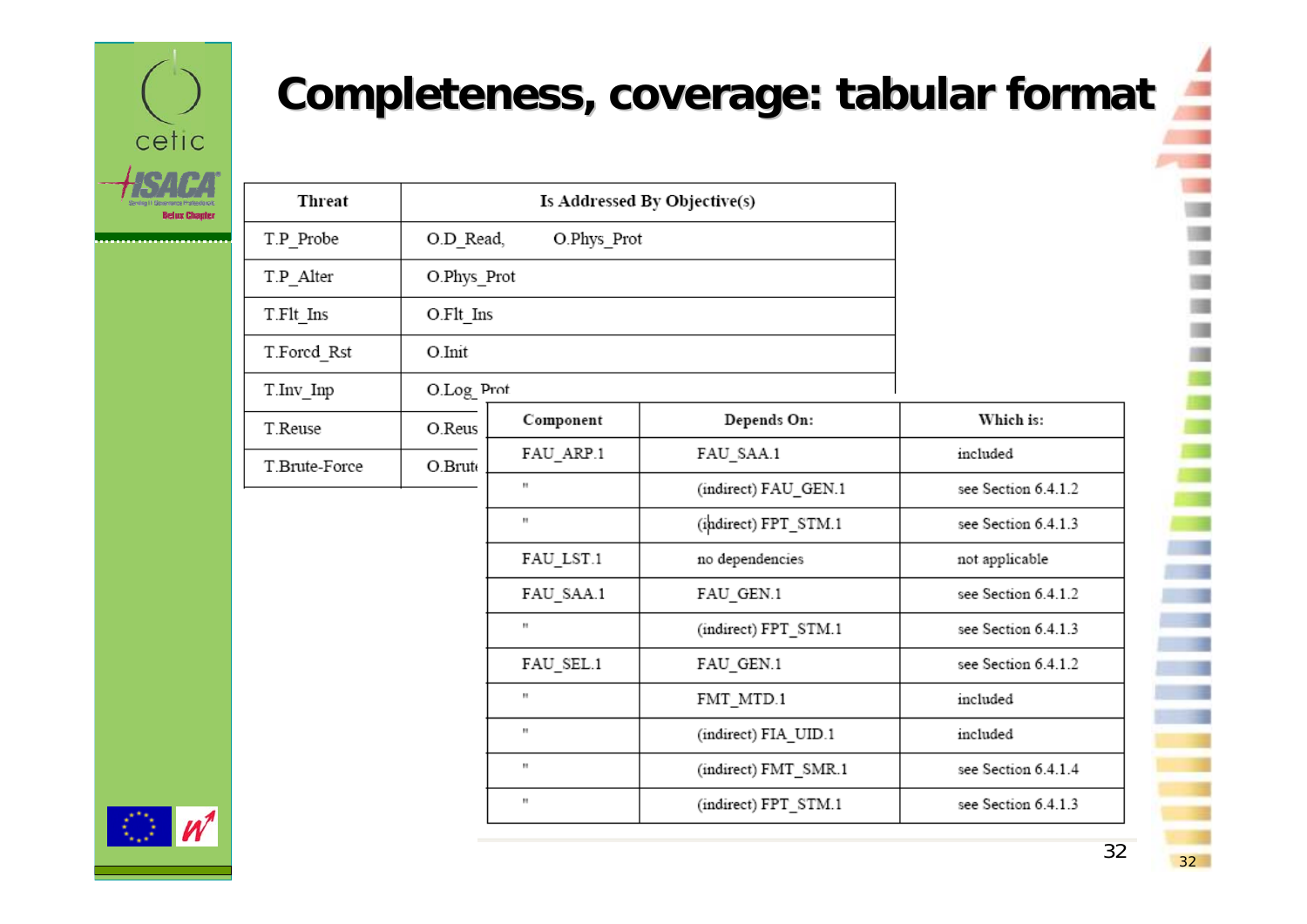

# **Some Textual Rationales Some Textual Rationales**

### **Sufficiency:**

**T.P\_Probe (Physical Probing of the IC)** deals with mechanical attacks on the structure of the TOEitself. It is countered directly by **O.Phys\_Prot (Physical Protection)** which ensures that the TOE is constructed using such elements as (…)

### **Mutually supportive (=> not conflicting)**

• The requirements represented in this protection profile were developed from a variety of sources including the direct experience of smart card security evaluations by major card associations. As such, the body of requirements has been indirectly shown to be **consistent and mutually supportive** through its successful application to major commercial systems. A further demonstration is presented below, showing that the security requirements work mutually so that each SFR is protected against bypassing, tampering and deactivation attacks by other SFRs.

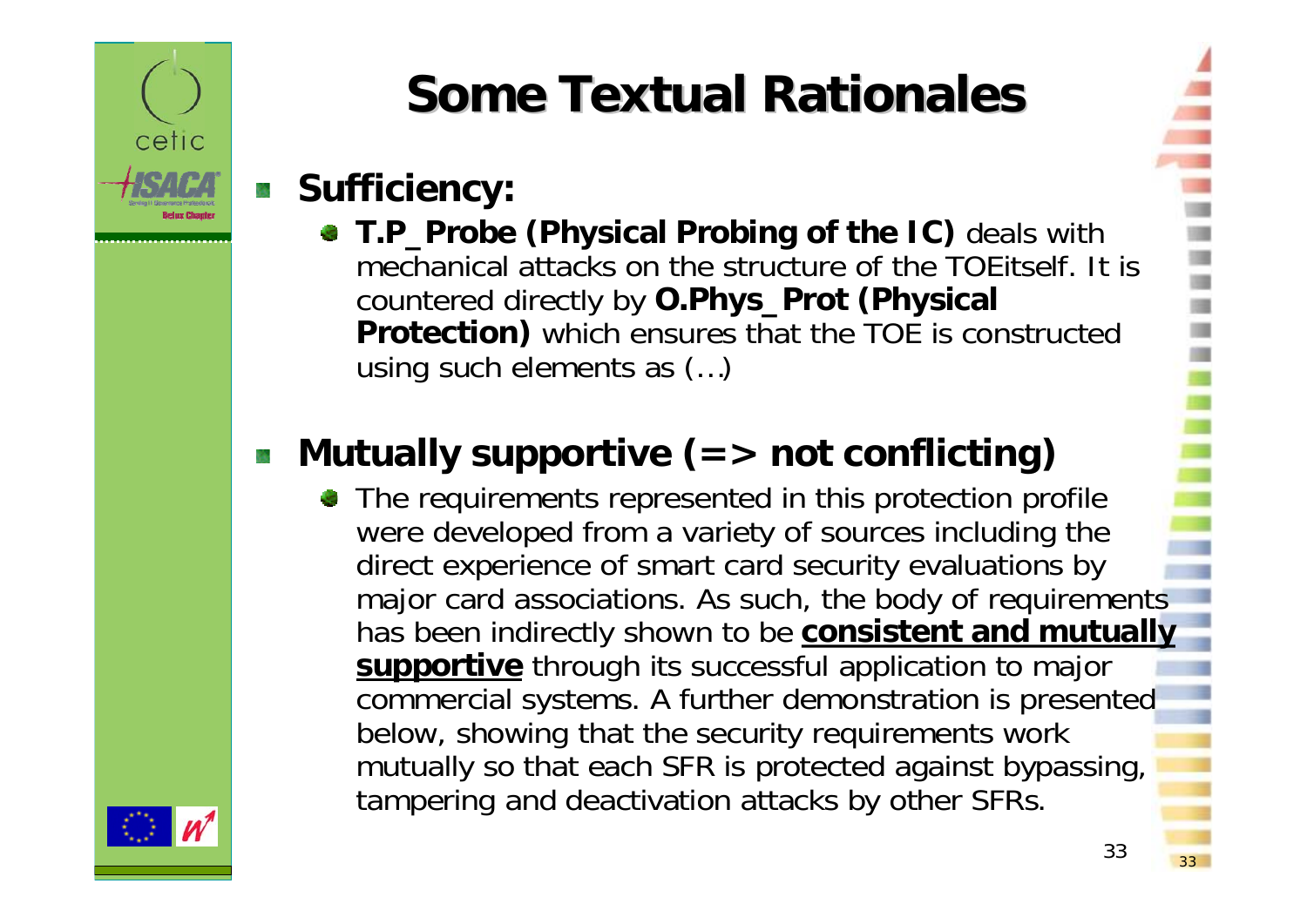

# **More Textual Rationales More Textual Rationales**

### **Refinement:** justify that:

« Meeting the refined requirement will also meet the original requirement, so this refinement is not an extension of the stated CC requirement. »

### **Extensions**: eg. EAL4+

**AVA\_VLA.3 Vulnerability Assessment - Vulnerability Analysis - Moderately resistant.** EAL4 requires vulnerability assessment through imposition of AVA\_VLA.2. This dictates a review of identified vulnerabilities only.

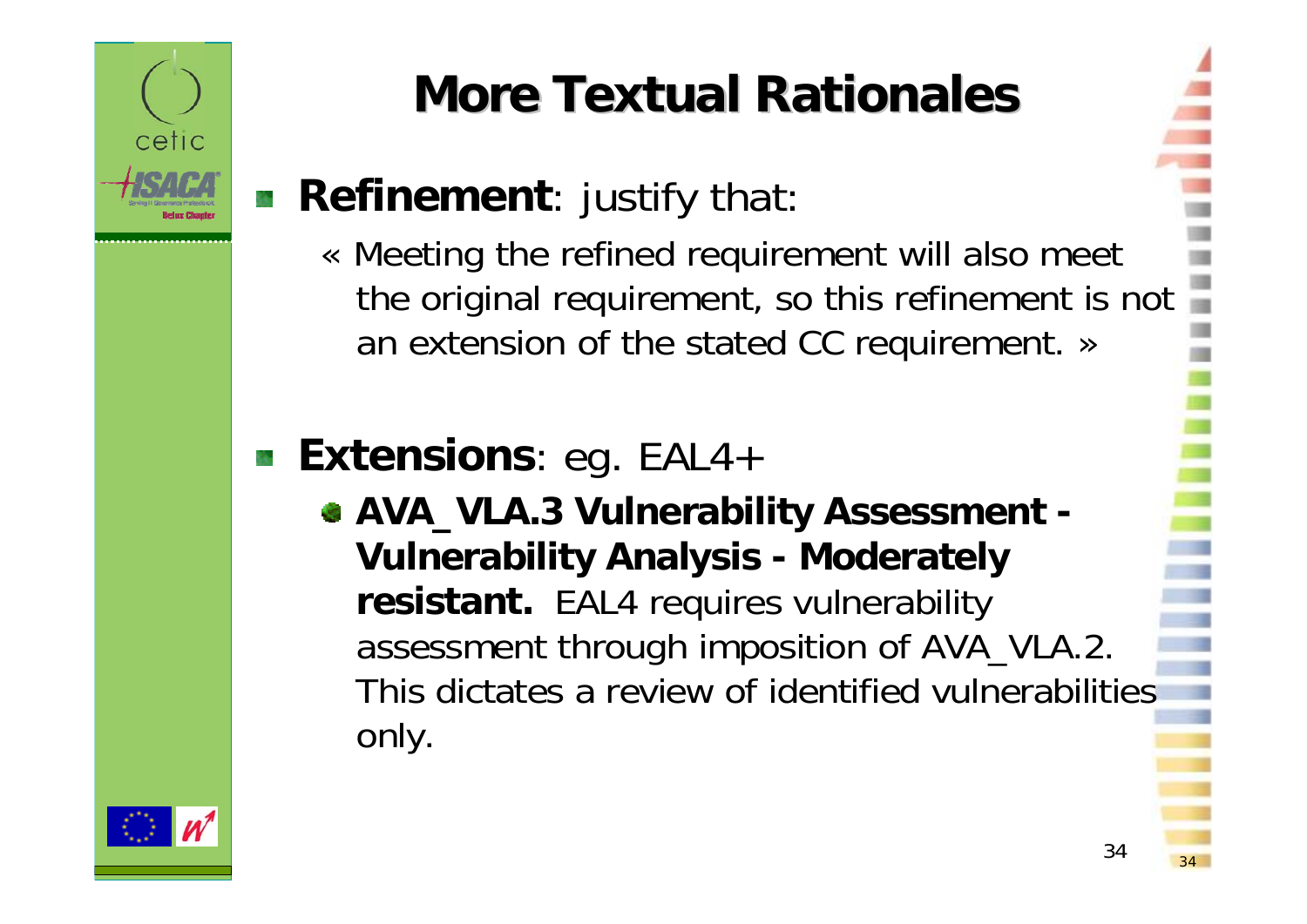

# **Evaluation Assurance Levels Evaluation Assurance Levels**

- 1.Functionally tested
- 2.Structurally tested
- 3.Methodically tested and checked
- 4.Methodically designed, tested, and reviewed
- 5.Semi-formally designed and tested
- 6.Semi-formally verified design and tested
- 7.Formally verified design and tested

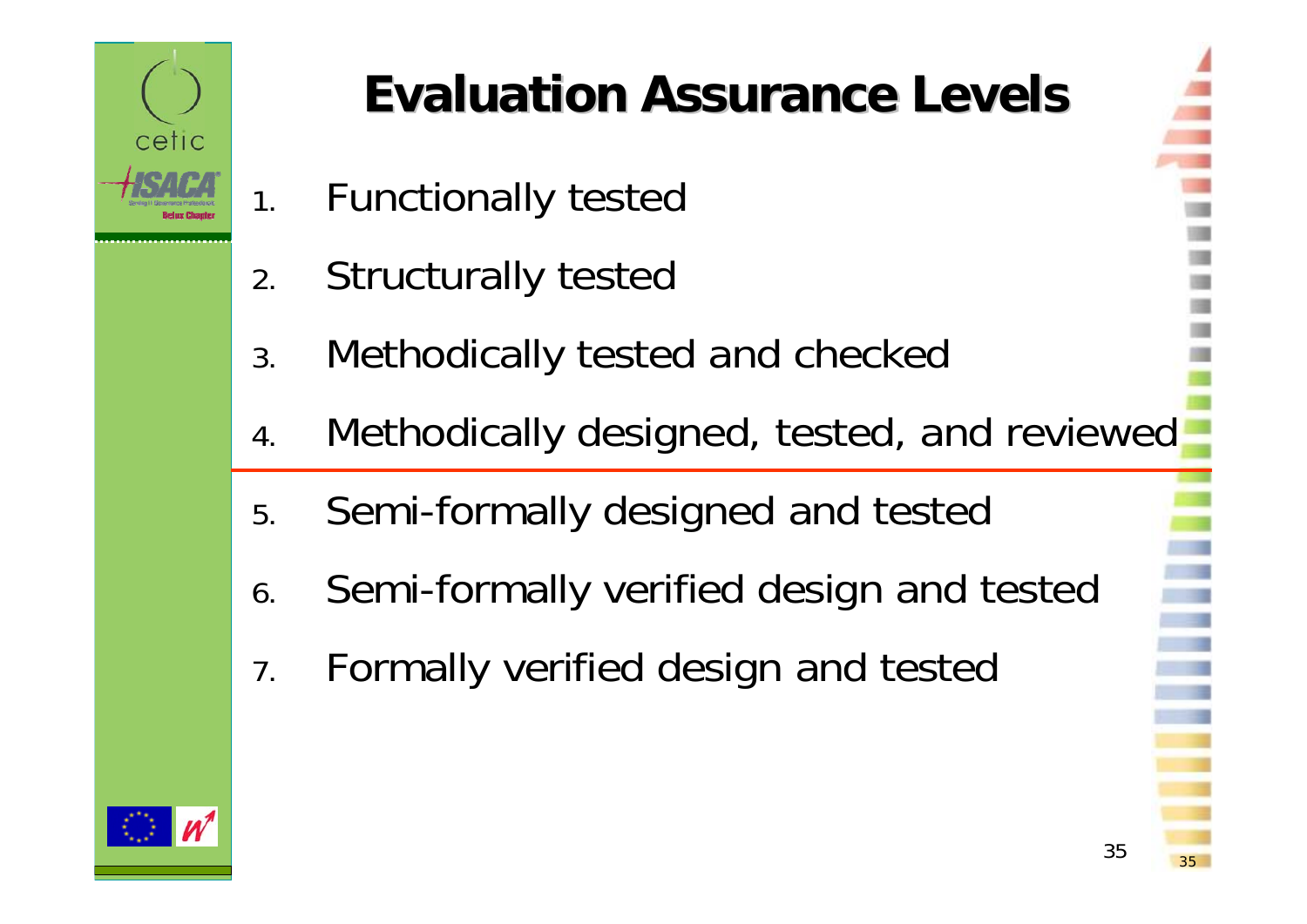

## **Assurance (process level) Assurance (process level)**

Assurance

Assurance



#### **EAL level=maturity of assurance process**

- -Idea comparable to CMM
- -Informal -> semiformal -> formal lgge
- $-1-2-3-4 =$ Basic
- $-5$  = Medium
- $-6-7=$  High
- -Maximal "commercial" EAL today: EAL 4+

| Class                       |                |                |                |                |                |                |                         |                |
|-----------------------------|----------------|----------------|----------------|----------------|----------------|----------------|-------------------------|----------------|
|                             | Family         | EAL1           | EAL2           | EAL3           | EAL4           | EAL5           | EAL6                    | EAL7           |
| Class ACM:                  | <b>ACM AUT</b> |                |                |                | ī              | 1              | 2                       | $\overline{2}$ |
| Configuration               | ACM_CAP        | $\overline{1}$ | $\overline{2}$ | 3              | 4              | 4              | 5                       | 5              |
| management                  | ACM_SCP        |                |                | 1              | $\overline{2}$ | 3              | 3                       | 3              |
| Class ADO:                  | ADO DEL        |                | $\mathbf{1}$   | $\mathbf{1}$   | $\overline{2}$ | 2              | $\overline{2}$          | 3              |
| Delivery and<br>operation   | ADO_IGS        | 1              | 1              | 1              | 1              | 1              | 1                       | 1              |
|                             | ADV_FSP        | $\overline{1}$ | $\overline{1}$ | $\overline{1}$ | $\overline{2}$ | 3              | $\overline{\mathbf{3}}$ | 4              |
|                             | ADV_HLD        |                | 1              | 2              | $\overline{2}$ | 3              | 4                       | 5              |
|                             | ADV_IMP        |                |                |                | $\mathbf{1}$   | $\overline{2}$ | 3                       | 3              |
| Class ADV:<br>Development   | ADV_INT        |                |                |                |                | 1              | $\overline{2}$          | 3              |
|                             | ADV_LLD        |                |                |                | $\mathbf{1}$   | 1              | $\overline{2}$          | 2              |
|                             | ADV_RCR        | $\overline{1}$ | 1              | 1              | 1              | 2              | 2                       | 3              |
|                             | ADV_SPM        |                |                |                | $\overline{1}$ | 3              | 3                       | 3              |
| Class AGD:                  | AGD_ADM        | $\overline{1}$ | $\mathbf{1}$   | 1              | 1              | 1              | $\overline{1}$          | 1              |
| Guidance<br>documents       | AGD_USR        | 1              | 1              | 1              | 1              | 1              | 1                       | 1              |
|                             | ALC DVS        |                |                | 1              | 1              | $\overline{1}$ | $\overline{2}$          | $\overline{2}$ |
| Class ALC:                  | ALC_FLR        |                |                |                |                |                |                         |                |
| Life cycle<br>support       | ALC_LCD        |                |                |                | 1              | 2              | 2                       | 3              |
|                             | ALC_TAT        |                |                |                | 1              | $\overline{2}$ | 3                       | 3              |
|                             | ATE COV        |                | 1              | $\overline{2}$ | $\overline{2}$ | 2              | 3                       | 3              |
| Class ATE:                  | ATE_DPT        |                |                | 1              | 1              | $\overline{2}$ | $\overline{2}$          | 3              |
| Tests                       | ATE FUN        |                | 1              | 1              | 1              | 1              | $\overline{2}$          | $\overline{2}$ |
|                             | ATE IND        | $\overline{1}$ | $\overline{2}$ | 2              | $\overline{2}$ | $\overline{2}$ | $\overline{2}$          | 3              |
|                             | AVA_CCA        |                |                |                |                | 1              | $\overline{2}$          | $\overline{2}$ |
| Class AVA:                  | <b>AVA_MSU</b> |                |                | 1              | 2              | 2              | 3                       | 3              |
| Vulnerability<br>assessment | AVA SOF        |                | 1              | $\mathbf{1}$   | 1              | 1              | $\mathbf{1}$            | $\mathbf{1}$   |
|                             | AVA VLA        |                | $\bf{1}$       | $\overline{1}$ | $\overline{2}$ | 3              | $\overline{4}$          | $\overline{4}$ |

Assurance Components by

Evaluation Assurance Level

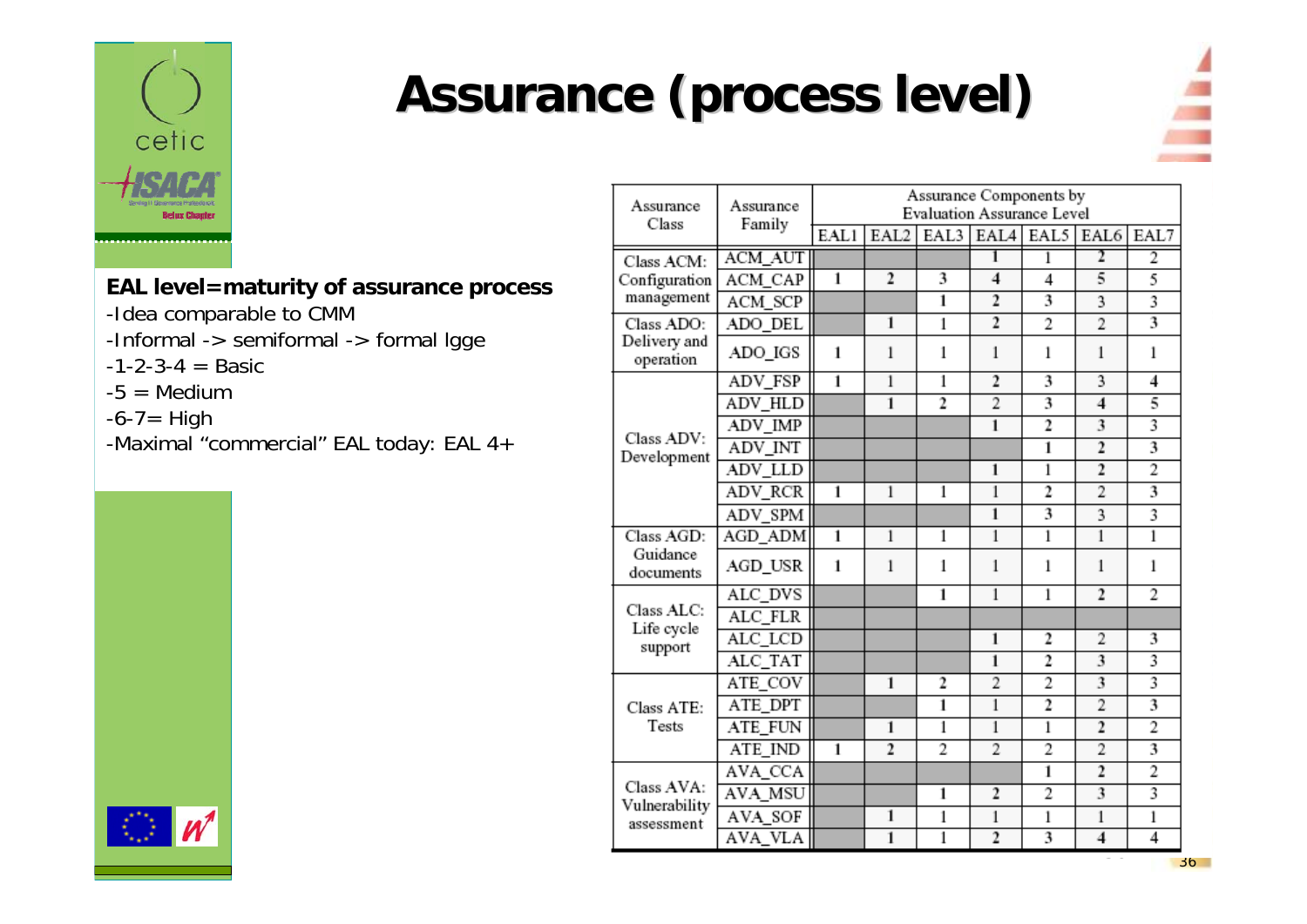

## **Assurance Requirements Assurance Requirements**

#### 8.2 Assurance Measures

This section identifies the Configuration Management, Delivery/Operation, Development, Guidance Documents, Test, and Vulnerability Assessment measures applied to satisfy CC assurance requirements.

#### TABLE 2: Assurance measures

| Assurance Measure                                                                                                                                                                                 | Security Assurance Requirement Met |    |
|---------------------------------------------------------------------------------------------------------------------------------------------------------------------------------------------------|------------------------------------|----|
| Documentation for the Red Hat configuration<br>management system shows how Red Hat<br>identifies and labels configuration items.                                                                  | ACM CAP.2                          |    |
| Red Hat Enterprise Linux delivery procedures<br>describe how the TOE is delivered via secure<br>download from https://rhs.redhat.com, and by<br>physical delivery on CD.                          | ADO DEL.1                          |    |
| Instructions for installation are provided in the<br>Red Hat Enterprise Linux 3 Installation<br>Guide. This is supplemented by further<br>guidance on achieving the evaluated<br>configuration.   | ADO IGS.1                          |    |
| A functional specification is provided that<br>describes all system calls, trusted commands<br>and related configuration files. Much of the<br>information is given by reference to man<br>pages. | ADV FSP.1                          |    |
| A high-level design is provided that describes<br>the subsystems that provide the security<br>functions of the product.                                                                           | ADV HLD.1                          | 37 |

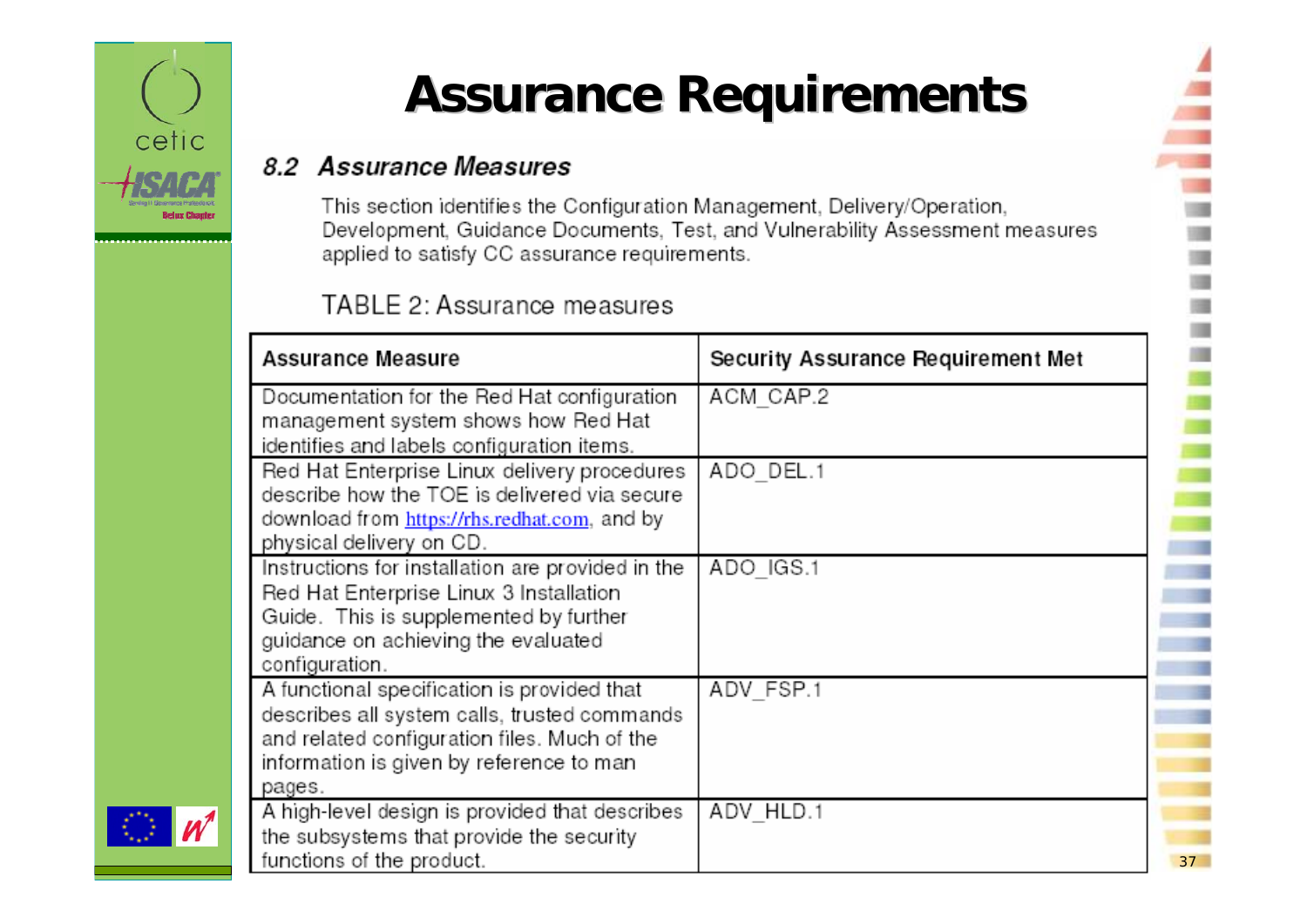

### **Assurance Requirements Assurance Requirements**

| Correspondence information is provided that<br>maps the security functions in the ST to the<br>functional specification and the high-level<br>design.                                                                                                                     | ADV RCR.1                       |
|---------------------------------------------------------------------------------------------------------------------------------------------------------------------------------------------------------------------------------------------------------------------------|---------------------------------|
| A set of reference manuals is provided with<br>the product. These manuals are supported<br>by comprehensive man files                                                                                                                                                     | AGD ADM.1, AGD USR.1            |
| Test plans and procedures are provided for<br>the TSF, documented to a level where tests<br>can be repeated. Expected and actual test<br>results are supplied. Hardware is provided to<br>the evaluators to allow tests to be repeated<br>and additional tests to be run. | ATE COV.1, ATE FUN.1, ATE IND.2 |
| A strength of function analysis is provided for<br>the TOE authentication function.                                                                                                                                                                                       | AVA SOF.1                       |
| A vulnerability analysis is provided that<br>documents a search for vulnerabilities in the<br>TOE. This search is based on available<br>documentation and public domain sources.                                                                                          | AVA VLA.1                       |

The above table includes all of the assurance requirements for the target level of assurance EAL2. Documented evidence covering each of the detailed security assurance requirements in EAL2 will be provided in the supporting documentation listed above against each EAL2 component.

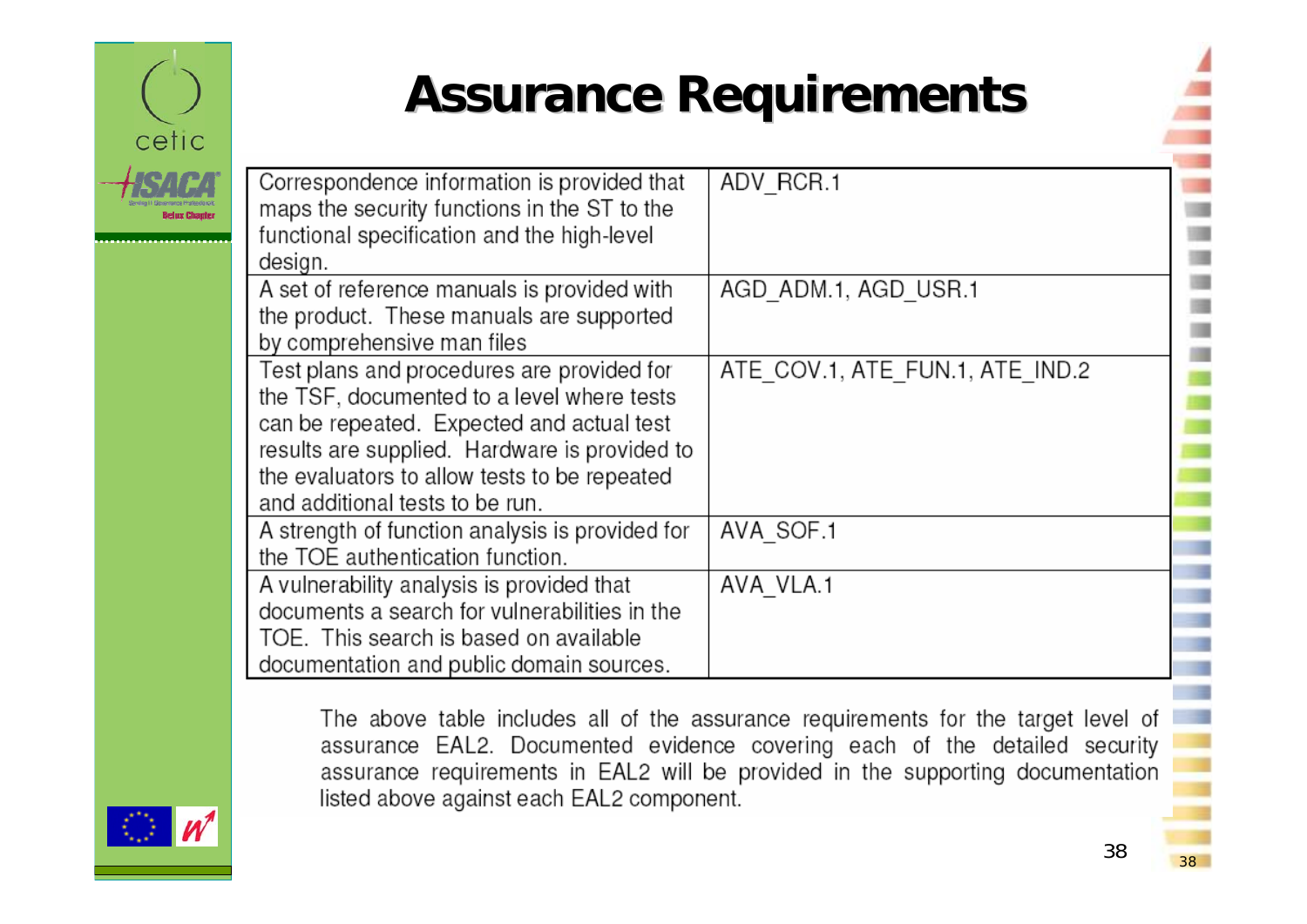

### **Model-based Support based Support**

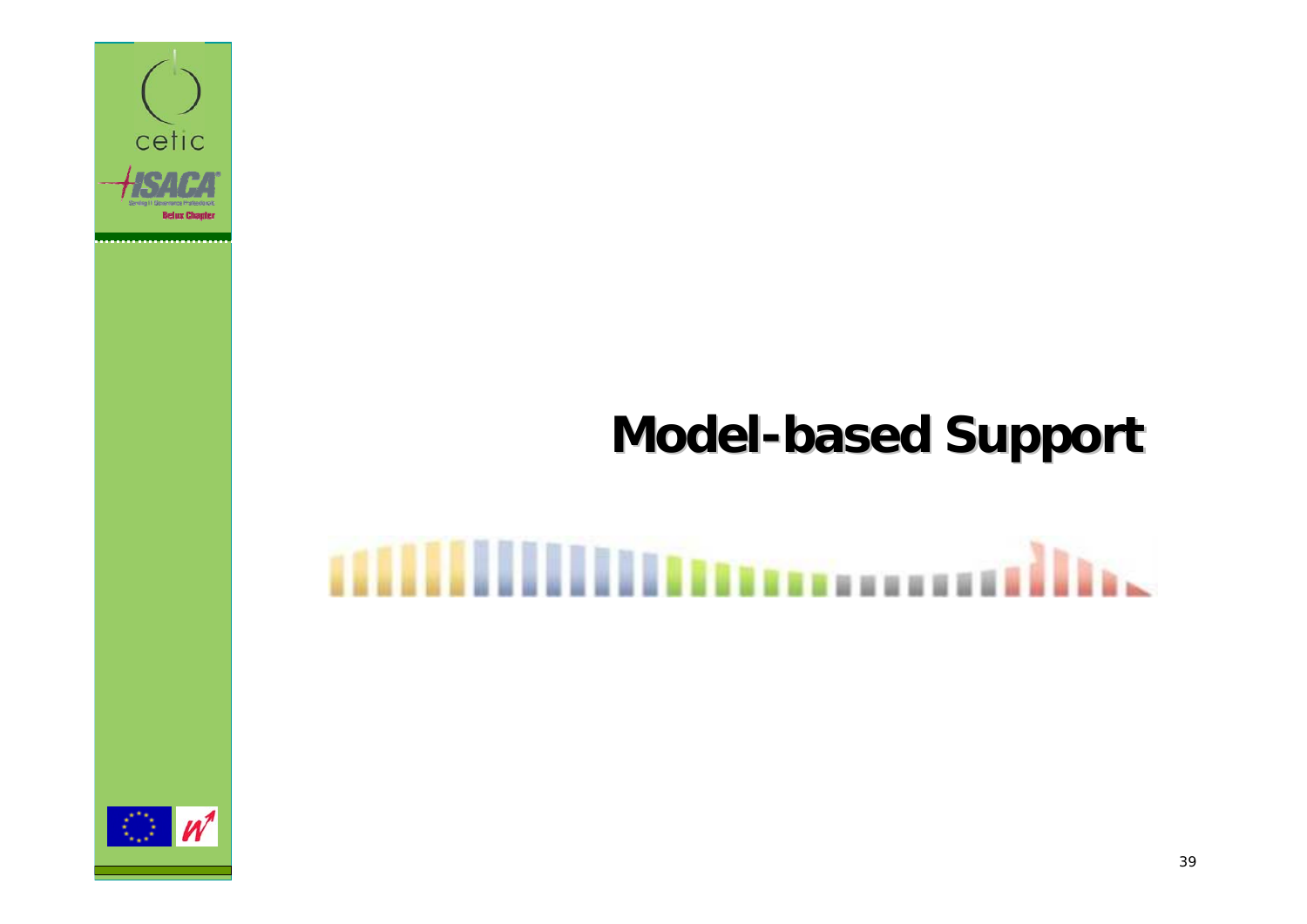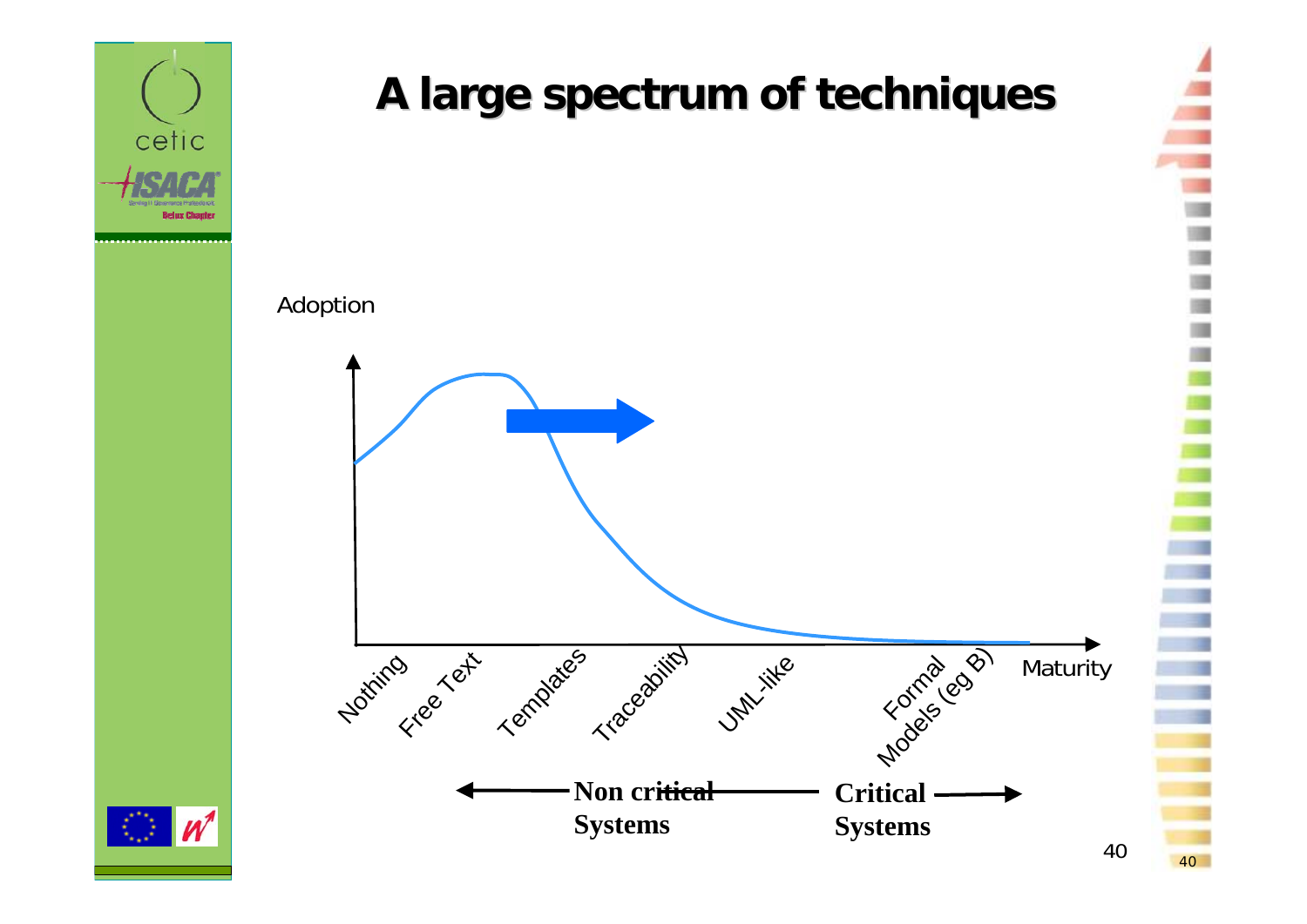

# **A model A model-based approach based approach**

### **Modelling:**

- Capturing assets and essential security properties
- Identifying and addressing threats
- **Capturing all rationales behind this**

### **Addressing the right EAL level**

- Textual, semi-formal, formal descriptions
- **Seamless refinement**

### **Tool support**

- **Structuring models**
- **Formalising models**
- Generating documents



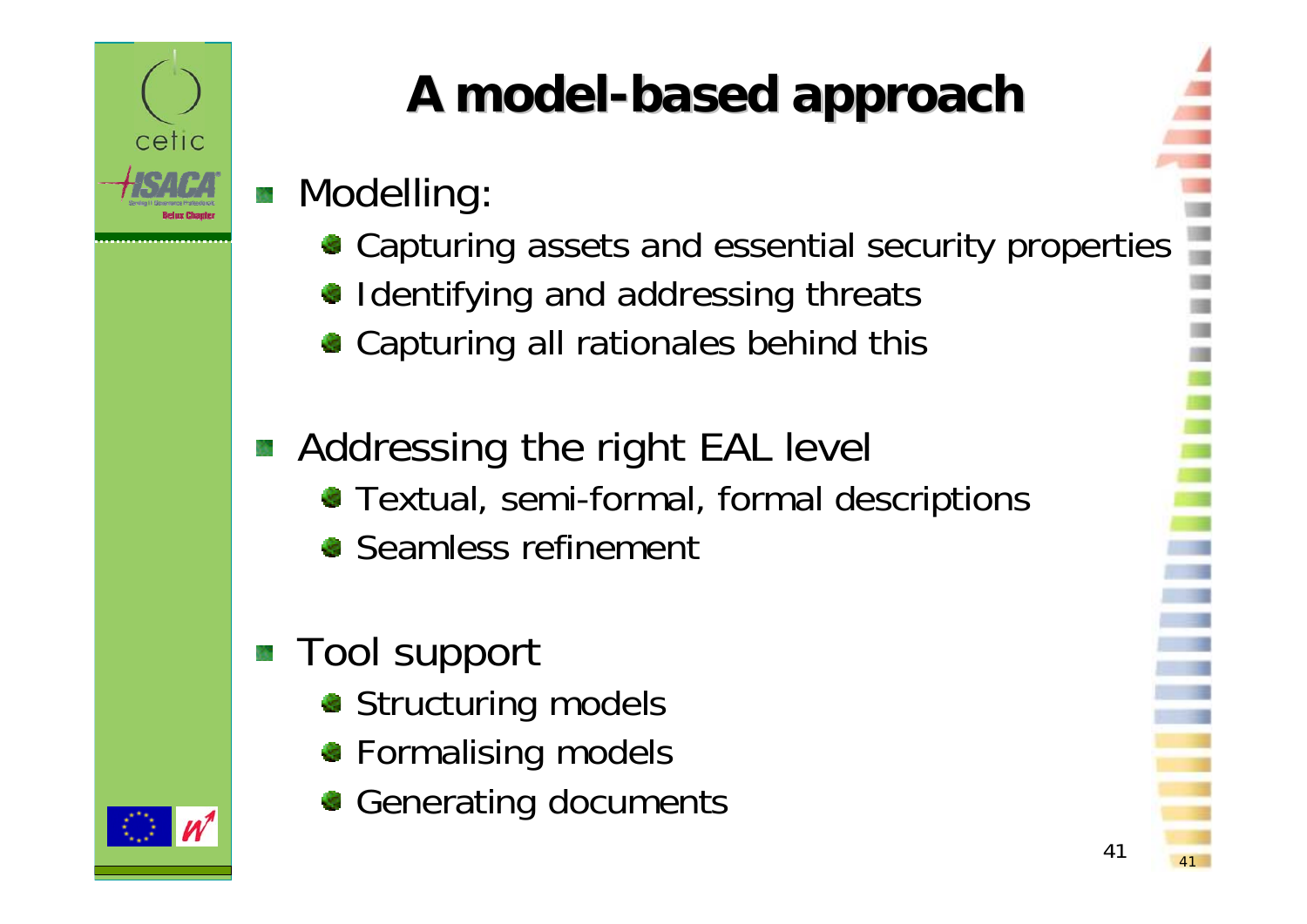

## **A Requirements Point of View A Requirements Point of View**

| Security using<br><b>Common Criteria</b>                                                          | <b>Issues</b>                                                                    | <b>Goal-Oriented</b><br>Req. Eng.                                               |
|---------------------------------------------------------------------------------------------------|----------------------------------------------------------------------------------|---------------------------------------------------------------------------------|
| Security<br><b>Security Threats</b><br><b>Security Objectives</b><br><b>Security Requirements</b> | Finding/organizing threats?<br>Addressing threats?<br>Refining/Operationalizing? | <b>Goal Model</b><br>Anti-goals/Obstacles<br>"Mitigating" Goals<br>Requirements |
| Documents (PP, ST)<br>Rationale - Justification<br>$Tool = word$<br>processor                     | Document management?<br>Rationale generation?                                    | + guidance<br>Rationale capture<br><b>Model-based report</b><br>generation      |

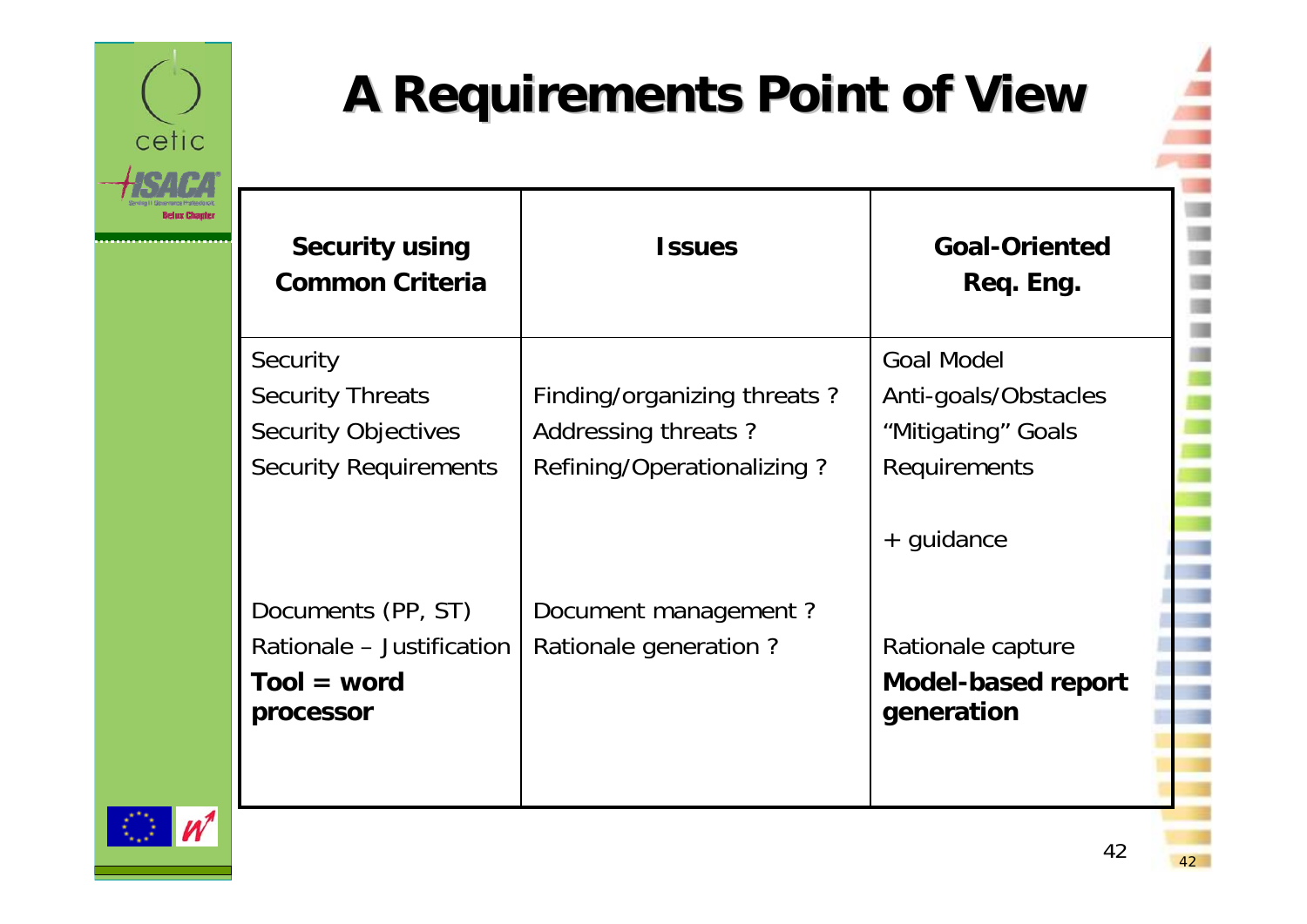

### **Toy Example: a simple smart a simple smart-card e-purse**

- High Level Functional requirements:
	- 1. The system shall allow the user to pay for goods using a card previously credited of an amount of money.
	- 2. On a pay transaction, the amount is deduced from the payer card and transferred to the payee, provided the credit is sufficient. Parties are informed of the outcome (success or failure) of the transaction
- Security requirements: 族
	- 1. No value may be created: e-money should only be generated in exchange for real one
	- 2.No value is lost: all value is accounted in the system
	- 3. Money transfer should only occur between payer and payee and for the agreed amount.
- For sake of simplicity: 锋
	- 1. the only transactions considered are to load the card and to unload for paiement
	- 2. the system does not support: multiple currencies, transfert of electronic money between cards, to accounts or for real money

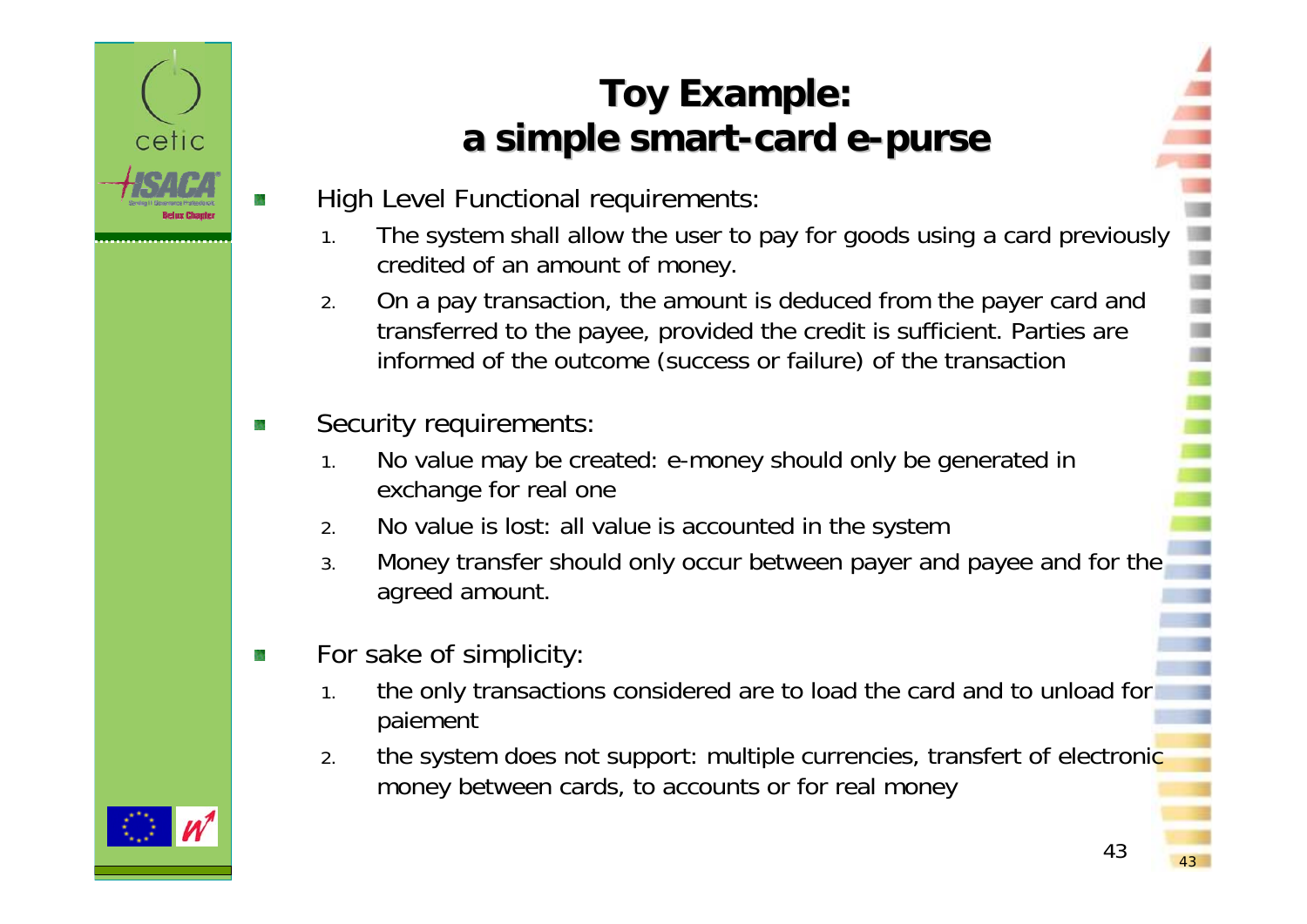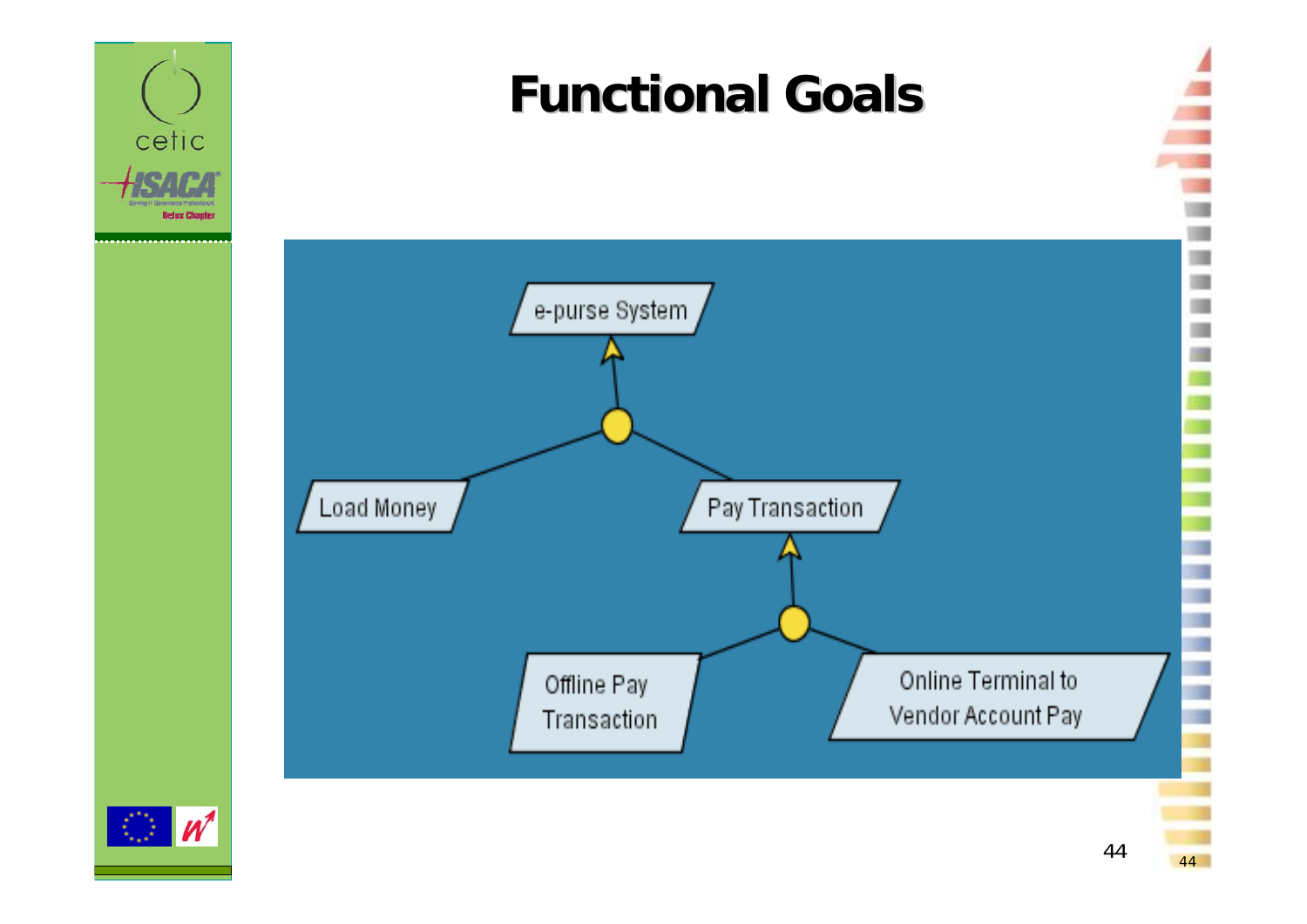

### **Modelling Environment and Assets and Assets**

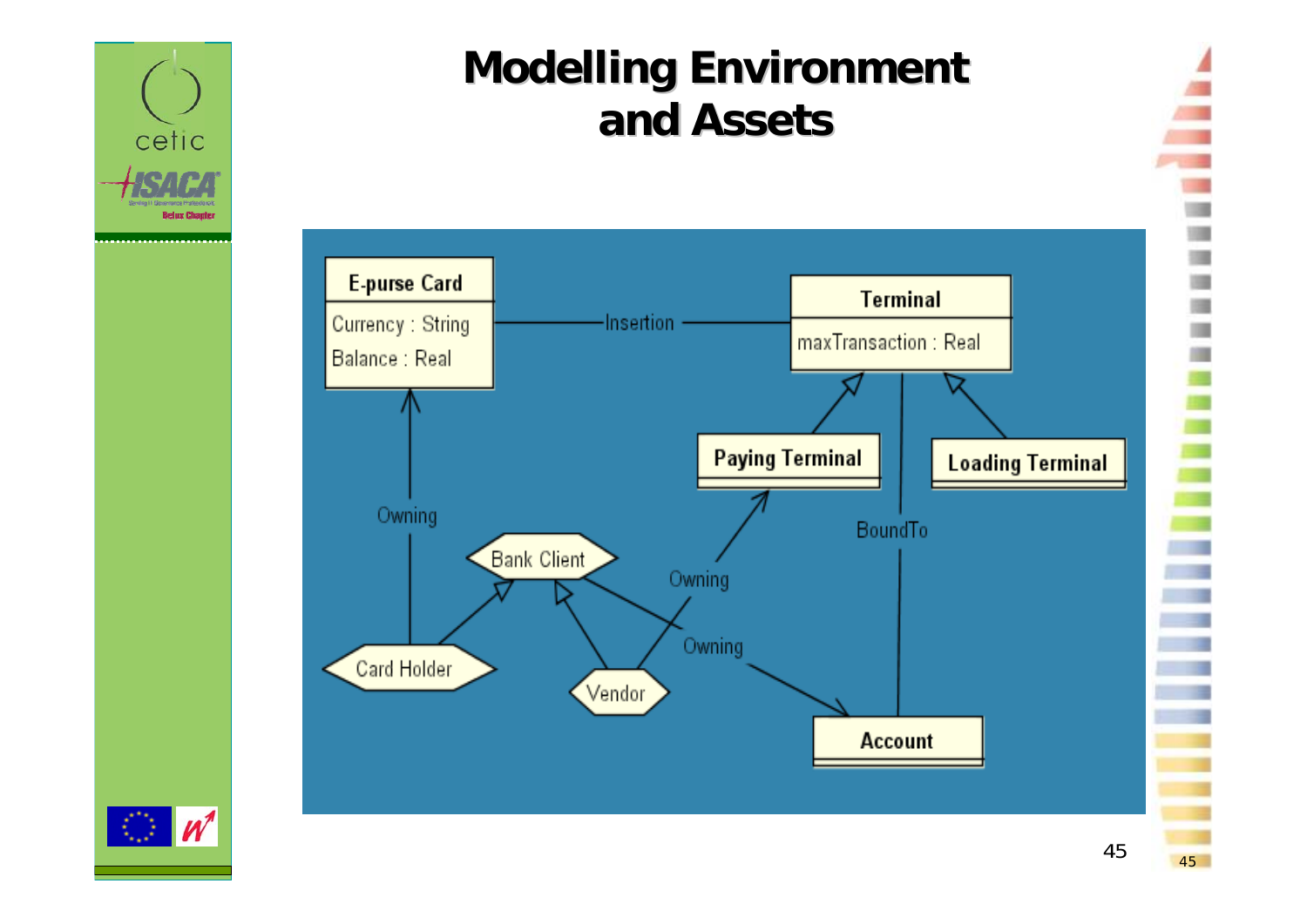# **Threats: from Goals and Anti Threats: from Goals and Anti -goals**

cetic

**Belux Chapter** 

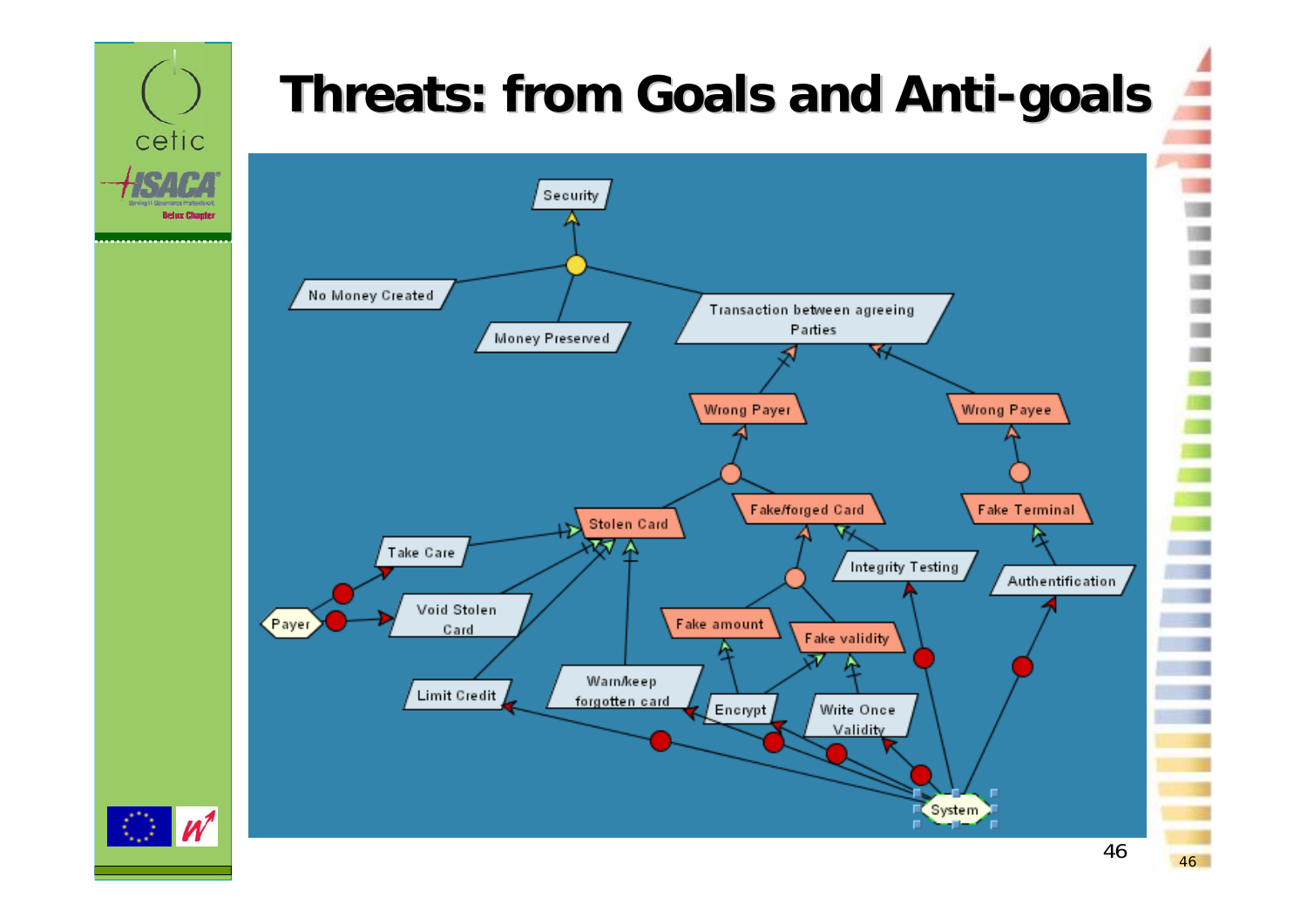

## **Document Generation Document Generation**

- All the information is in the model:
	- Assets, treaths, objectives, requirements
	- Also rationales !
		- Completeness tables from traceability links
		- Textual justification attached to the model

### **Model-based approach:**

Manage and evolve the model, not the document

47

- Generate the document
- **Short tool demo**

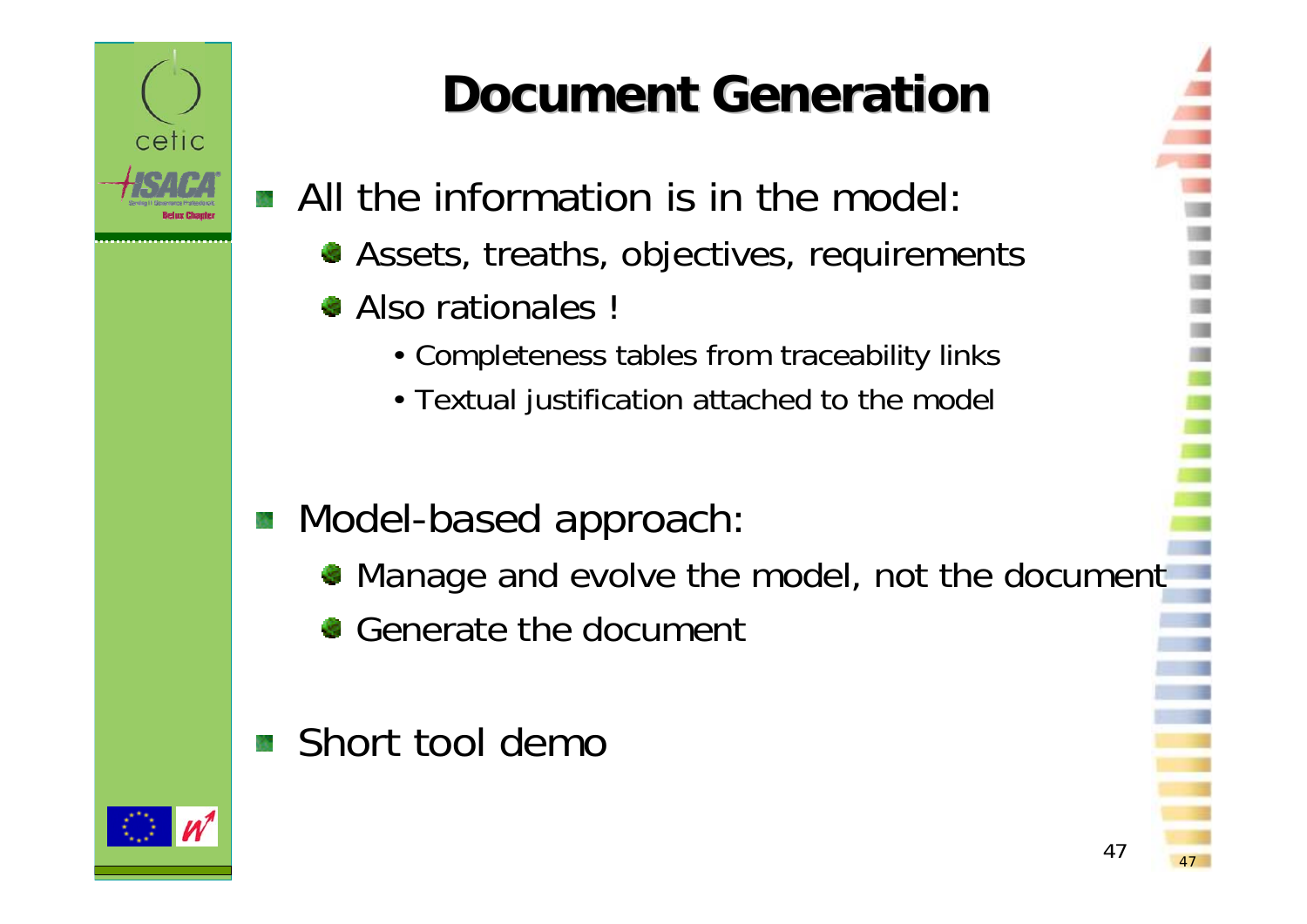

# **General Conclusions General Conclusions**

- Common Criteria provides strong guidelines for IT security S.
- Support reuse:
	- common criteria catalogue
	- protection profile library
	- instantiation primitives
- Model engineering helps support/improve the process t.
	- More systematic identification of threats
	- Better document management
	- Improved quality assurance
- Formal level required to achieve high evaluation assurance levels: 族 see next presentation
- Extensible and also still evolving
- Links with other norms:
	- ISO 17799: good practices
	- EBIOS: CC compatible but includes other norms such as ISO17799

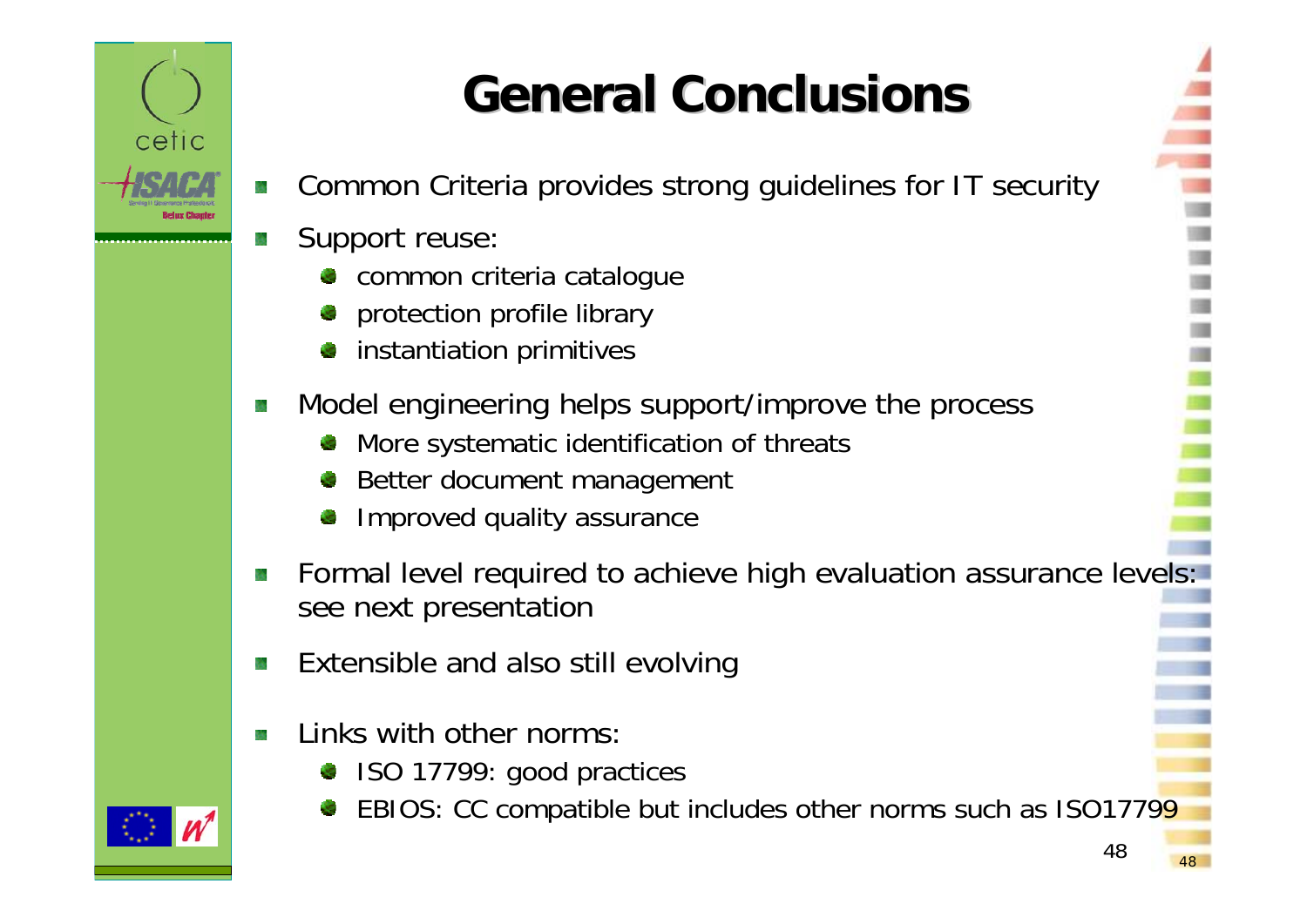

# **Benefits for the auditor Benefits for the auditor**

- Standard framework:
	- **Clear evaluation criteria**
	- based on a serious approach of IT security
- Can be applied:
	- **•** for actual certification purposes
	- in a wider scope
- Auditor present in the CC process
- Library of "domain specific" protection profiles (check list)
- Evaluation assurance levels : maturity scale current situation, target, what to improve first